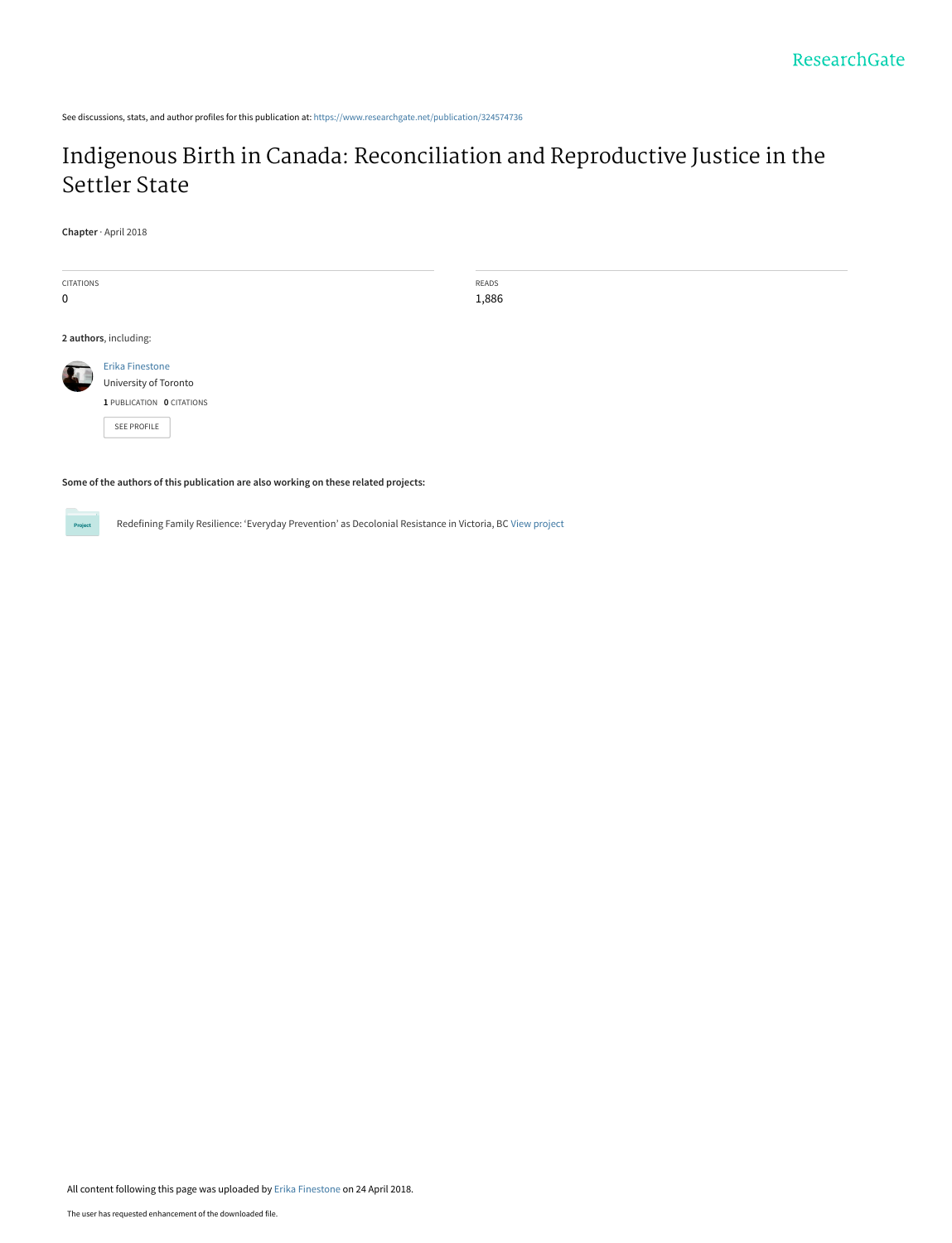## Demeter Press

Chapter Title: Indigenous Birth in Canada: Reconciliation and Reproductive Justice in the Settler State Chapter Author(s): ERIKA FINESTONE and CYNTHIA STIRBYS

Book Title: Indigenous Experiences of Pregnancy and Birth Book Editor(s): Hannah Tait Neufeld, Jaime Cidro Published by: Demeter Press. (2017) Stable URL: http://www.jstor.org/stable/j.ctt1vw0sbs.15

JSTOR is a not-for-profit service that helps scholars, researchers, and students discover, use, and build upon a wide range of content in a trusted digital archive. We use information technology and tools to increase productivity and facilitate new forms of scholarship. For more information about JSTOR, please contact support@jstor.org.

Your use of the JSTOR archive indicates your acceptance of the Terms & Conditions of Use, available at http://about.jstor.org/terms



Demeter Press is collaborating with JSTOR to digitize, preserve and extend access to Indigenous Experiences of Pregnancy and Birth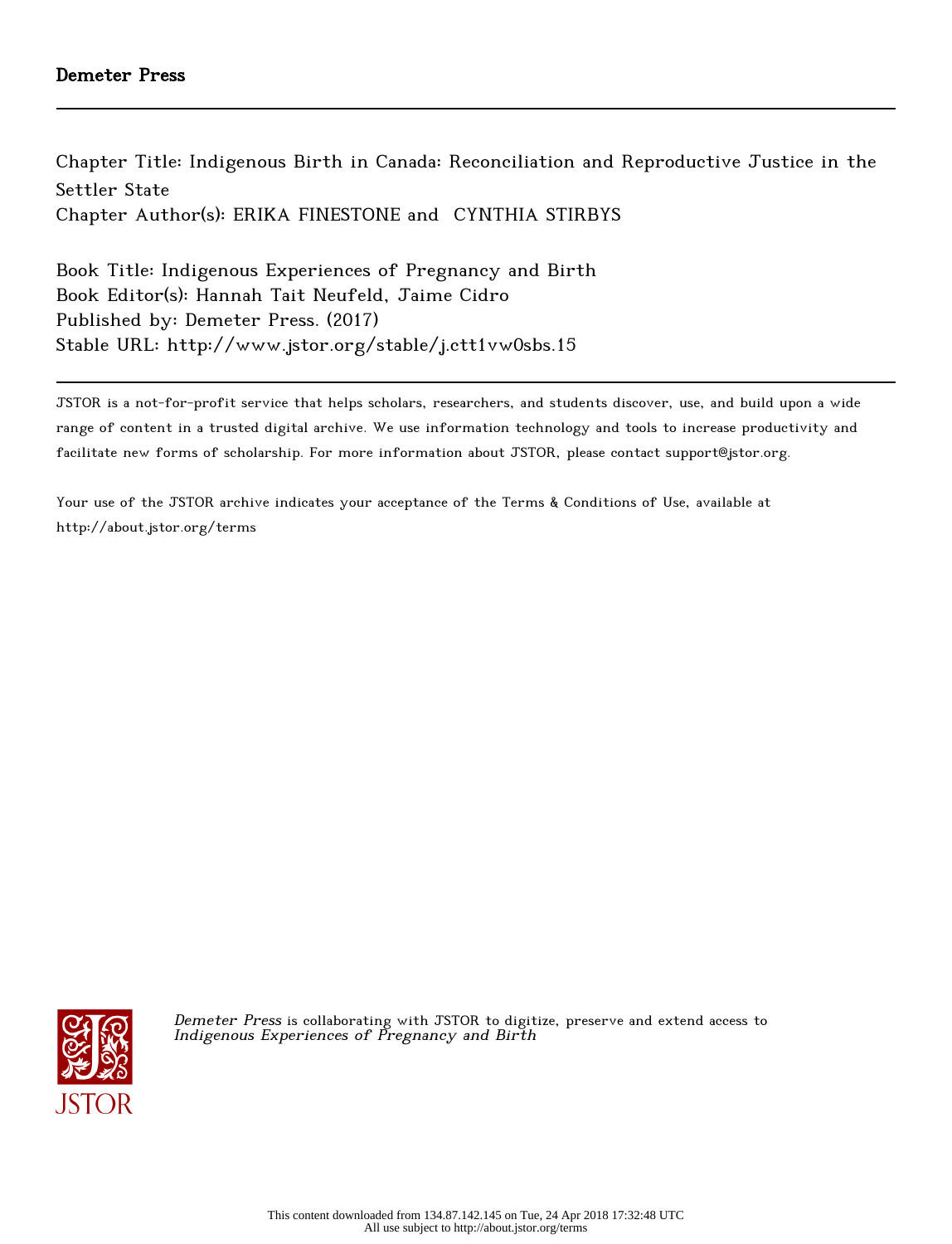# 10. Indigenous Birth in Canada

## Reconciliation and Reproductive Justice in the Settler State

erika finestone and cynthia stirbys

Ver twenty years ago, the 1996 Final Report of the Royal Commission of Aboriginal Peoples (RCAP) stated, "there is a growing convergence between Aboriginal and non-Aboriginal perspectives on what make people healthy. Indeed, some Aboriginal communities are on the leading edge of innovations in this area. This suggested improved collaboration might be mutually beneficial" (RCAP 10). Two decades have passed and though collaborative efforts between Indigenous and non-Indigenous stakeholders exist, an imbalance of power in favour of Western ontologies still punctuates many of these relationships. With the collaborative writing of this chapter we the authors—one Saulteaux-Cree<sup>1</sup> scholar and the other a settler scholar2 —attempt to identify where and how new relational convergences can foster mutually beneficial changes in our communities. We are connected and propelled by our shared desire to advance Indigenous reproductive justice in Canada as one necessary component of a broader decolonizing and reconciliatory project in the settler state.

We come together as women,<sup>3</sup> both at our core seeking further freedom of choice, freedom of being, and freedom of thought in a colonial context oppressive to *all woman* (albeit in different ways and with different consequences).4 We hope that by critically engaging with the history of childbirth in Canada, we can better understand the particular ways in which Indigenous birth has been challenged by patriarchal policies and practices. At the same time, we hope to open space for dialogue and further inquiry into the ways in which we, as women of varying backgrounds, both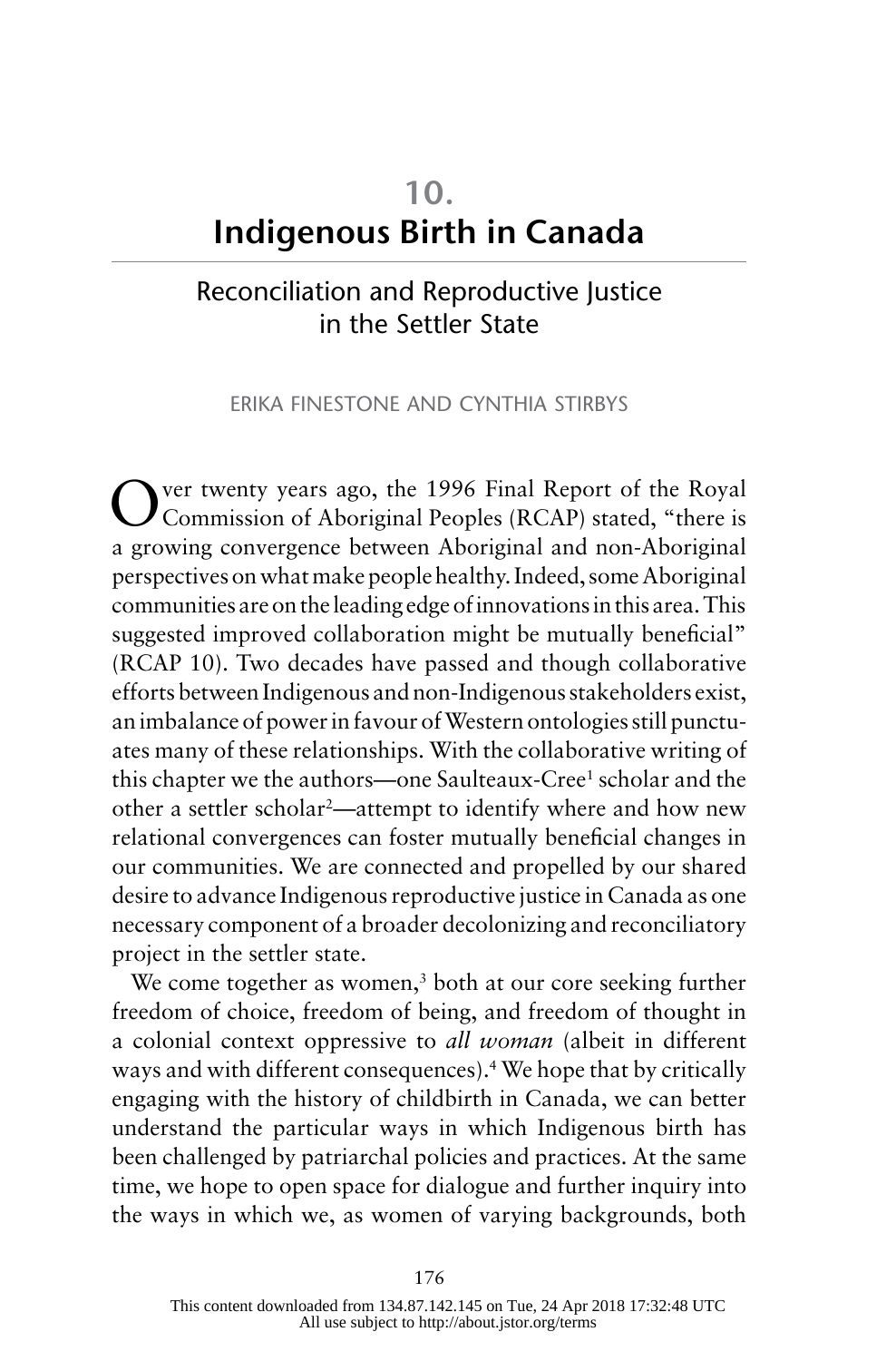settler and Indigenous, have been at once privileged *and* oppressed throughout this history of birth and into the present. By framing the chapter in this way, we aim to experiment with the creation of an "ethical space of engagement"<sup>5</sup> wherein Indigenous and non-Indigenous women can begin to imagine new possibilities for a less violent system within which all women can safely bring new life onto these lands.

#### **introduction**

This chapter emerges from its intellectual gestation at a point in time when Indigenous women around the globe are tirelessly seeking reproductive justice by standing up for the right to practice their own birth and childcare ceremonies. Reproductive justice can be defined as "the right to have children, not have children, and parent the children we have in safe and healthy environments—[and] is based on the human right to make personal decisions about one's life, and the obligation of government and society to ensure that the conditions are suitable for implementing one's decisions" (qtd. in Hoover et al. 1645). This movement toward reproductive justice exists on multiple sociopolitical levels; it is at once a struggle to reclaim Indigenous birth practices and sovereignty over the family; a demand for customary rights and emerging forms of matriarchy; and a movement toward self-determination and community resurgence. The reclamation of Indigenous birth is *not* a struggle for recognition by the Canadian state. It is *not* a struggle for cultural preservation to salvage a disappearing tradition. A movement toward Indigenous birth does not occur in opposition to the settler state and its desires or values; it stands alone and involves the resurgence of ceremonies and practices that, at their core, assert the futurity of Indigenous peoples by honouring the very first environments—the mother's womb (Cook 79).

This chapter begins by giving a brief history of some of the key challenges to Indigenous pregnancy and birth in the settler colonial context in the lands commonly known as "Canada." We then move on to some of the contemporary challenges faced by Indigenous communities when it comes to maintaining Indigenous birth practices in settler colonies. Specifically, we highlight some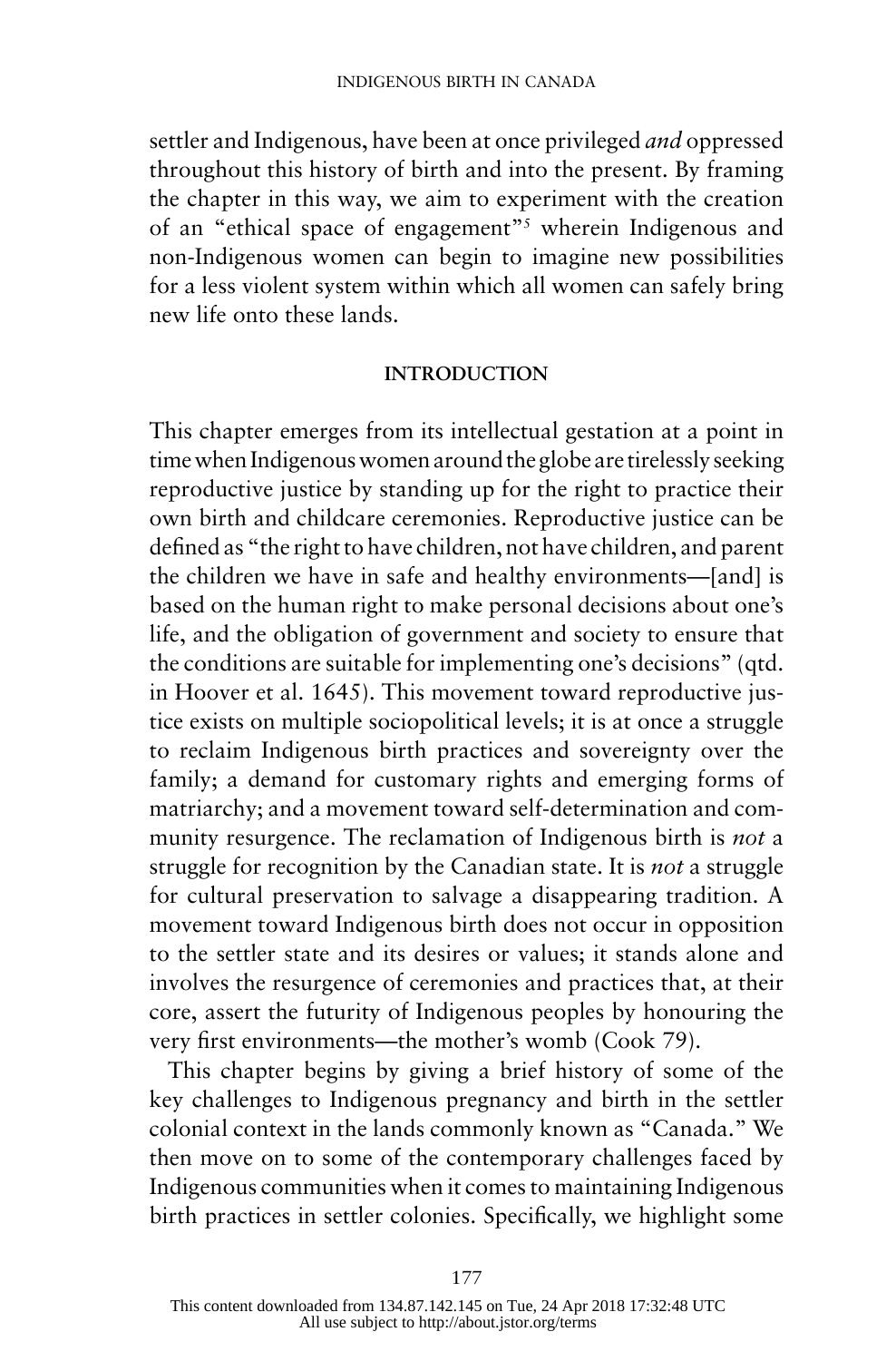of the work being brought to life by Indigenous scholars and community advocates, many of whom are investing their time and energy into advancing Indigenous reproductive justice in Canada. In the following pages, we aim to interrogate the layers of meaning, conflict, and opportunity associated with the joining of the terms "Indigenous" and "birth" into ideology and praxis. We will ask the following: what makes Indigenous birthing practices distinct from other birth methods? How does Indigenous birth stand alone as a decolonial project, and how does it become part of the broader politics of pregnancy, birth, motherhood, and childrearing in settler states? These questions, and others, will be incubated in the sections below.

### **historical challenges to indigenous birth models and indigenous midwifery**

The RCAP Report offers several recommendations aiming to "restore justice to the relationship between Aboriginal and non-Aboriginal people in Canada" (1). The report asserts that policies put in place by the Canadian government to "heal" Indigenous Peoples are often well intentioned but "wrong for the job" (1). Specifically, the RCAP Report highlights that Indigenous Peoples' health is based on "the connectedness of human systems," the environment in which healthcare is administered, and "personal responsibility" over health, which Indigenous Peoples determine is "as important as professional expertise"  $(5-6)$ .<sup>6</sup>

Good intentions alone have not alleviated the health discrepancies between Indigenous communities and the rest of Canada. In fact, the recommendations RCAP intended to put into practice still hold relevance now as they resurface in the 2015 Final Report of the Truth and Reconciliation Commission of Canada (TRC). The report stresses that "Indigenous peoples have the right to be actively involved in developing, determining, and administering health programs that affect them" (207), and also "have the right to traditional medicines and to maintain their traditional health practices" (207). The TRC calls upon "those who can affect change within the Canadian health-care system to recognize the value of Aboriginal healing practices and use them in the treatment of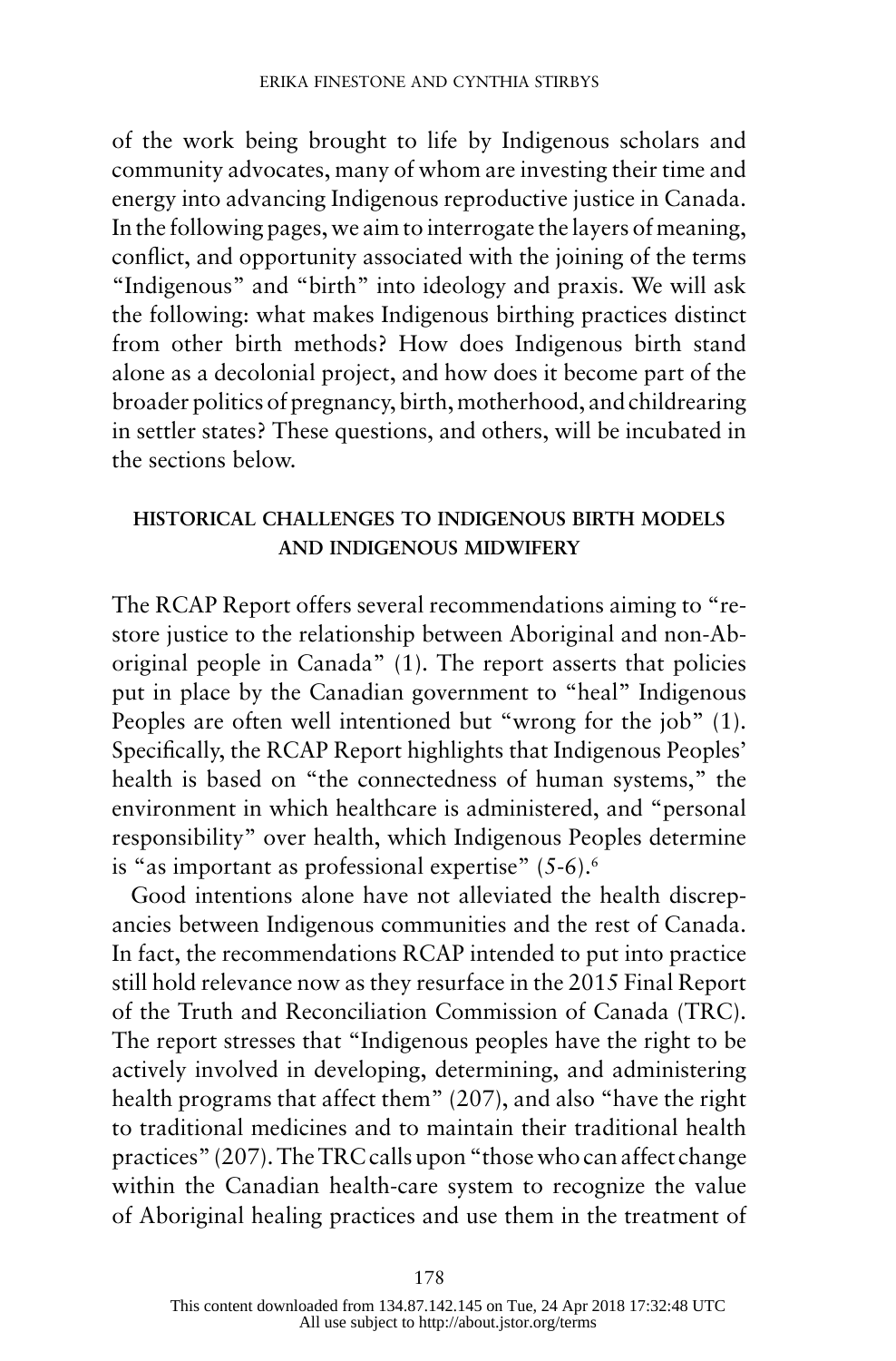Aboriginal patients in collaboration with Aboriginal healers and Elders where requested by Aboriginal patients" (210).

When it comes to reproductive rights, one of the central challenges in honouring the TRC's commitment is the fact that birth practices do not fall comfortably within the realm of "healing practices"; pregnant Indigenous women do not require a cure or "treatment" for symptoms. Indigenous women will give birth, will give life, and will bring forth a new member of the community. This is a process of gifting, not of removal. A gift necessarily requires a receiver, whether a community member, a midwife, a friend, or even the labouring woman herself. The gift of birth should not (in most cases) require a healer or medical practitioner, only a supporter. This explanation may seem redundant, but pregnant women have been pathologized and birth medicalized to such an extent in Euroamerican societies that this reconceptualization of birth, not as a procedure but as a sacred gifting process, is a necessary rearticulation.

Midwives are crucial receivers in Indigenous birth, and active agents of the Indigenous reproductive justice movement. Paramount to many Indigenous birthing practices, the role of the midwife is to provide education in maternal, family, and community health (NAHO, "Midwifery" 4-5). Traditionally and contemporarily, an Indigenous midwife coaches women on lifestyle changes in addition to creating programming pertaining to diet, home life, substance-use challenges, and emotional and spiritual wellbeing. As such, Indigenous midwives provide a holistic support system to pregnant women throughout the childbearing cycle (Midwives of Sudbury).

Women's traditional practice as healers and midwives was a respected vocation wherein women primarily supported women during childbirth, not just for the benefit of the birthing mother, but to provide female caregivers the opportunity to apprentice with more experienced midwives (NAHO, "Midwifery" 5; Anderson 48). From this apprenticeship, younger women learned about the "*people's* medicine" from the older midwives (Ehrenreich and English 22, emphasis in original). Overall, birth was a time for women to honour and celebrate the "prodigious power" they held as life givers (Corea 303).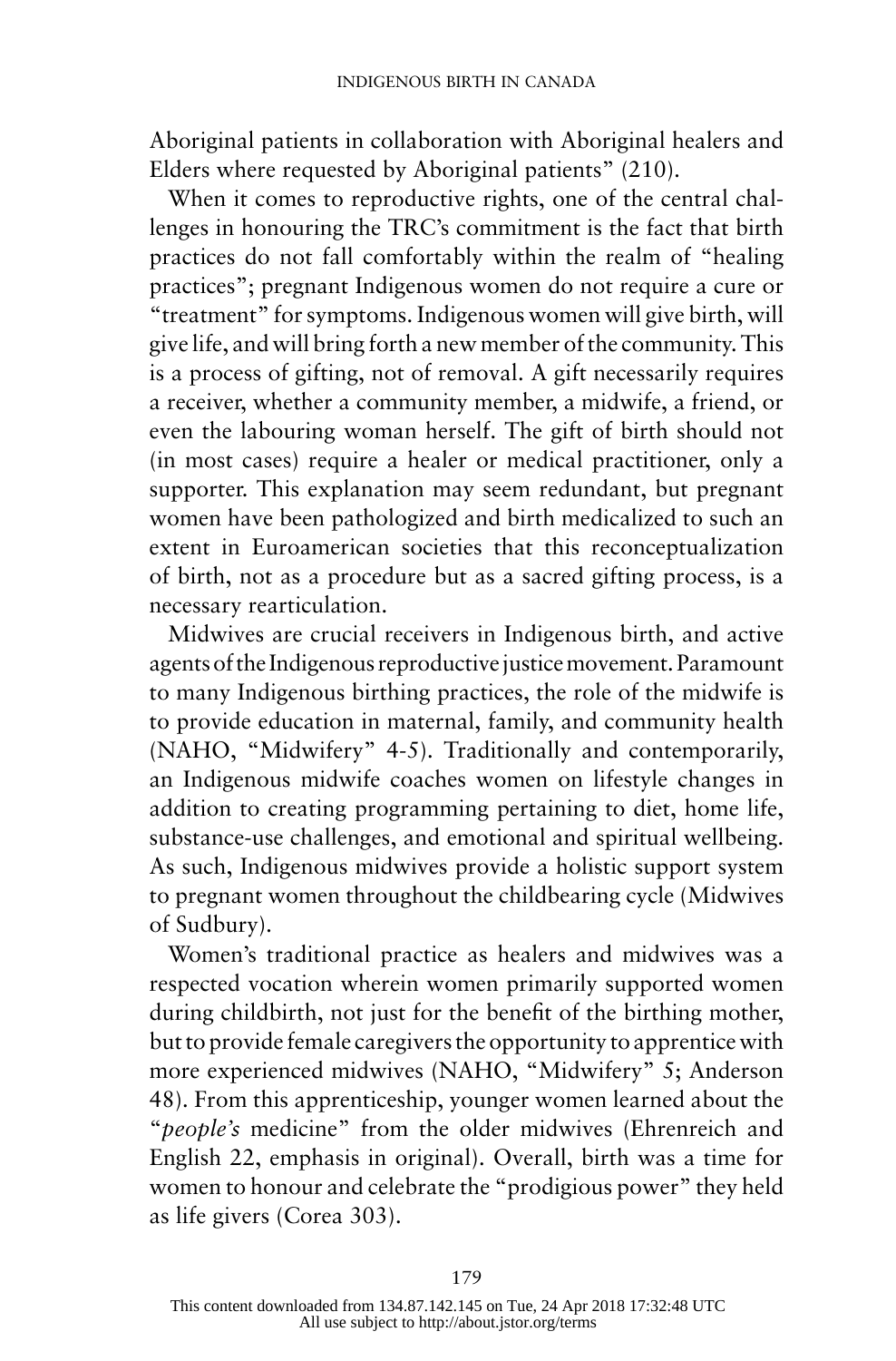Challenges to maintain Indigenous birth practices began soon after settlers arrived with new ideas of health and the female body. In the early twentieth century, philanthropic foundations, such as the Carnegie and Rockefeller Institutes, gave financial backing to create a medical profession excluding women; thus, the new sciences and technology were only allowed for use by male physicians who propagated their superiority over not only midwives but "the mystique of women [pregnancy]" (Stirbys "Without" 3). The eventual decline of the midwife's role began with the patriarchal notion that women did not have the intellect to practice medicine (NAHO, "Midwifery"). Medicine was for male practitioners only, who eventually transformed obstetrics into a "lucrative business" (Ehrenreich and English 20). With the newly established medical profession, male physicians campaigned against midwifery and claimed it was unsafe because midwives lacked formal medical training (20). Ironically, midwives taught medical students about pregnancy and birth at McGill University in Canada until the late 1880s (NAHO, "Midwifery"). Nonetheless, discrediting midwifes had "more to do with business, politics and economics than developing new and innovative ways to reliably secure the safety of mothers and children" (Stirbys, "Without" 3).

Changing attitudes toward midwifery continue to affect Indigenous women's access to birth plans rooted in their communities' customs and practices. Although midwifery was once "the customary, respected practice even among the colonists," with the creation of the medical profession physicians began almost unanimously promoting biomedical-birthing interventions over midwifery (NAHO, "Midwifery" 7). At this time, physicians were relegating Indigenous knowledge of childbirth to the past, as something not quite on par with the scientific and technological advances of the medical profession; they framed Indigenous birth methods as 'risky' by comparison. According to many Indigenous peoples, this formula for biomedical risk has contributed to the design of government policies and legislation that "undermine their collective sense of identity" and chips away at their "right to be self-governing, self-determining peoples" (Canada, RCAP 23). Overall, Indigenous birthmothers in Canada have "come under increasing surveillance and ideological control" since colonization

180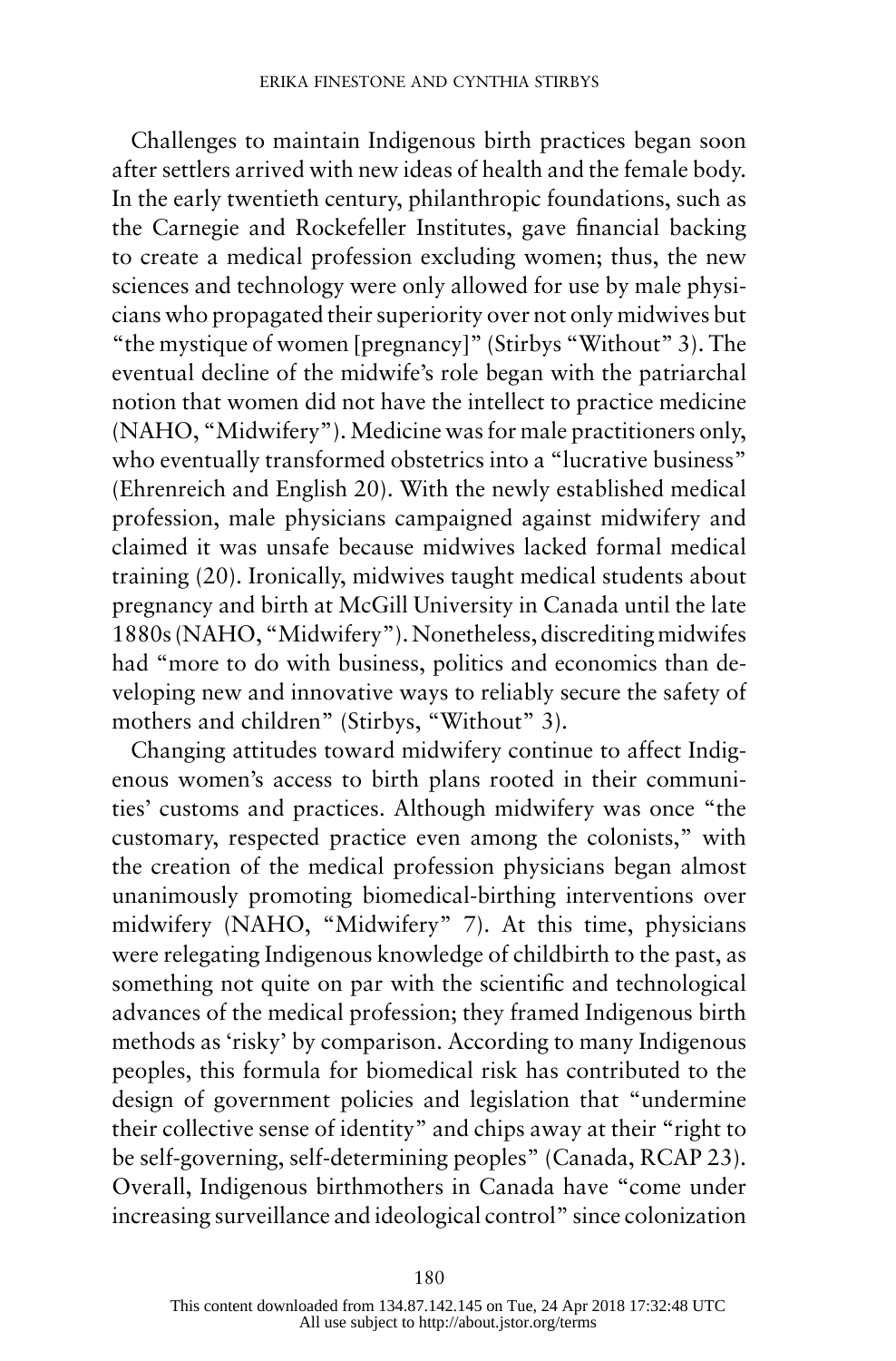(Fordyce and Maraesa 1), and their reproductive freedoms continue to be threatened under these conditions today.

## **contemporary challenges to indigenous birth models**

Indigenous women seeking customary birth methods in their communities may face many challenges. Primary amongst them is the dominant ideology that giving birth in community with the help of a midwife alone puts them at risk of "reproductive danger" (Fordyce and Maraesa 1). This fear mongering around reproductive risk has fuelled the development of medical policies, public health campaigns, and development initiatives that claim to mediate these risks (Fordyce and Maraesa 1). For instance, in the early 1970s, the federal government began implementing the policy of "evacuation" requiring that all pregnant women residing in "isolated and under populated northern areas of Canada travel to urban hospitals in the south, several weeks before their expected due date" (Bourgeault et al. 3).

Although this practice was framed as a way of "mediating risk," it has been reported that forced evacuations have resulted in the "breakup of families, the loss of community knowledge about birth, and health problems [for] women who must sit for weeks in southern cities waiting to go into labour, with strange food, little exercise and no family support" (Daviss 445). This process has been most traumatically felt in Inuit communities, where there was once a "near obliteration of their childbirth practices" (Stirbys, "Without" 16). For the Inuit this has become a "focus of political, community, and personal outrage" (16).

Tr'ondëk Hwëch'in scholar Rachel Olson argues a link exists between the advancement of colonization and practices designed to control the bodies of Indigenous women (Olson 178):

I see that taking the job of midwives and moving birth into the hospital is something that is akin to colonization…. Most non-native people, and even some native people, would see this as just something about modern life. But I am not convinced and I don't think I will ever be convinced,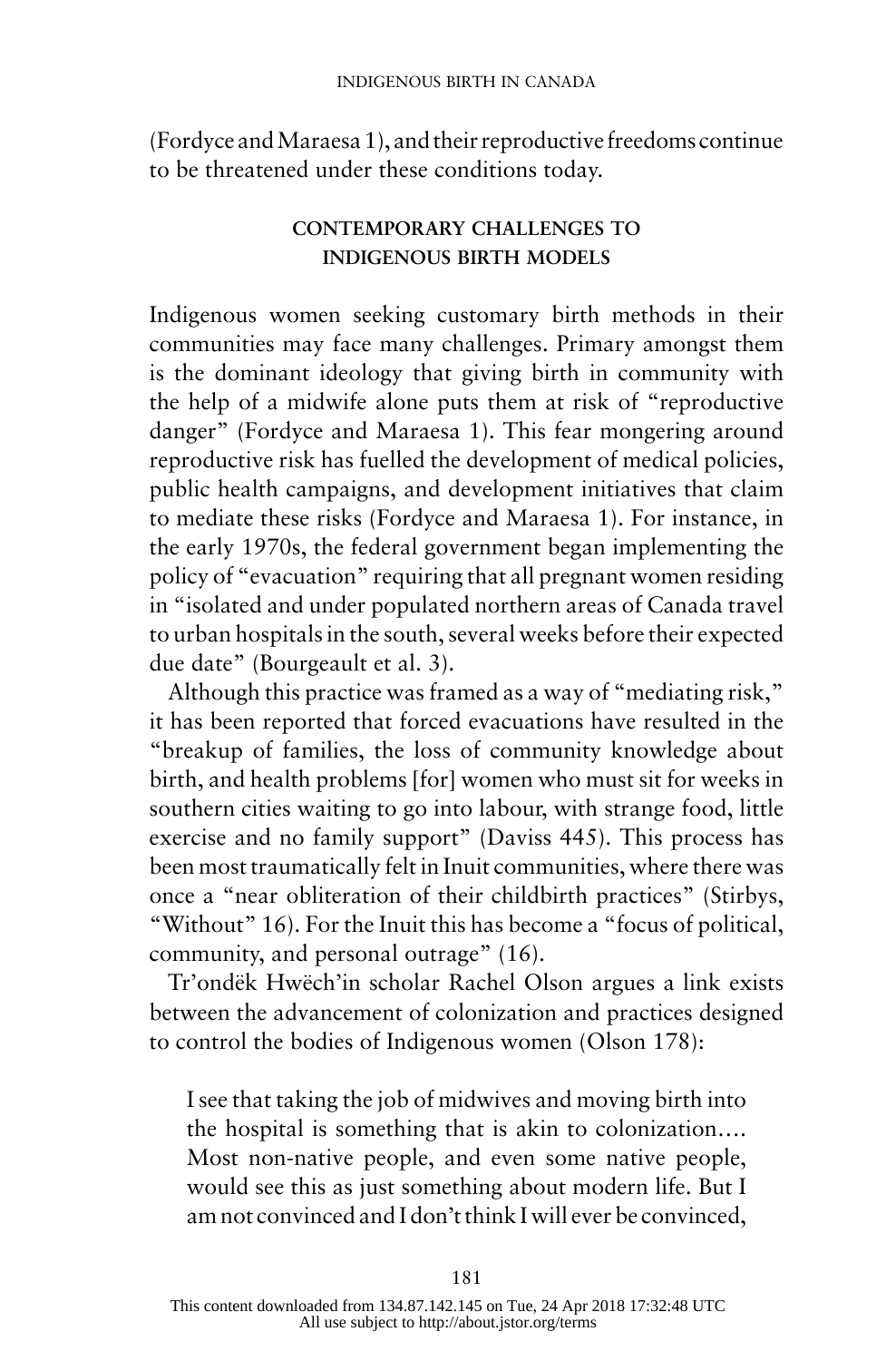that we needed to have modern life that much…Just like taking our land, they took our bodies. And they used women's bodies. And we can look at that through history, that this was the way people conquered…conquered the land, conquered the people…[I]t wasn't always negative, but I think in the case of birth it did become negative, because we [midwives] were made useless. (178)

Policies removing birthmothers from their communities as a means of mediating risk are a classic example of the self-congratulatory efforts of the settler state to save Indigenous peoples from their own so-called risky practices (Ross; Di Tomasso and de Finney). These impositions into traditional birth practices have wide-ranging and long-term effects. Giving birth outside of one's community could mean the loss of crucial opportunities for mother-child bonding, a missed opportunity for intergenerational knowledge exchanges surrounding birth, and the inability to perform ritualistic postpartum practices involving the mother, newborn, the extended family, and the land (Schwarz; Andersen; Simpson). Of particular concern, many stories tell of Indigenous women (often those who have open child welfare cases) being forced into the hospital setting to give birth only to have their newborn apprehended by a child protection agent and placed in care immediately thereafter.7

Such instances remind us that another set of risk factors linger long after a so-called safe hospital birth: the psychological and emotional risks associated with a loss of freedom over one's body; the risk of losing one's child to the system; the risk of cultural erasure and identity loss for mother and child. In the next section, we explore the multitudinous effects of an extractive approach to childbirth vis-à-vis a discussion of Urie Bronfenbrenner's adapted socioecological model.

#### **the indigenous socioecological birth model**

The TRC and RCAP reports clearly outline that Indigenous communities have the right to access and practice their customs and/or traditions. Despite the political and constitutional recognition of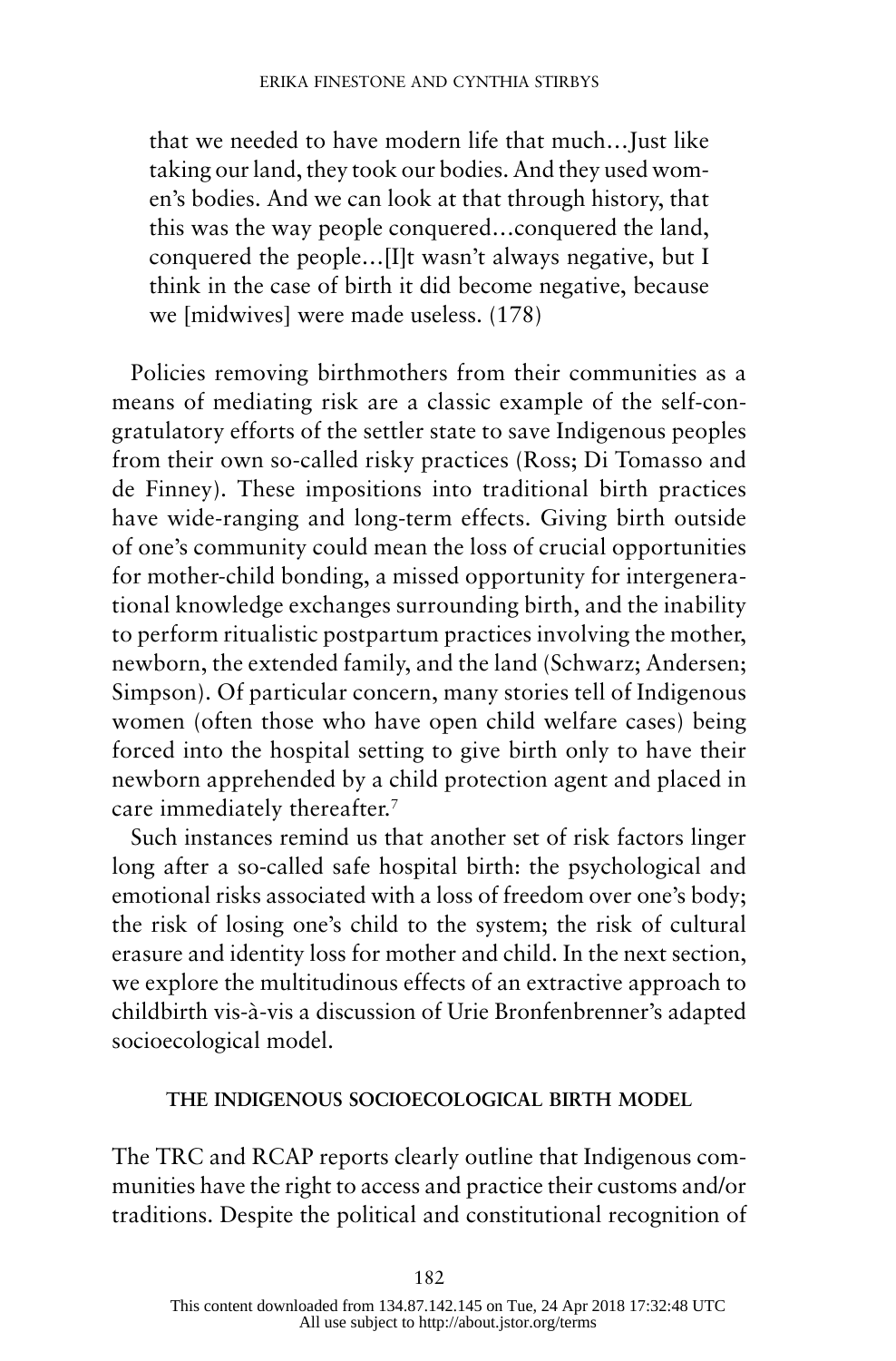

Indigenous customs, the state continues to intrude upon Indigenous women's sovereignty over the birth process. This signals a possible disjuncture between the politics of recognizing Indigenous customs and understandings of the practical forms these customs take in contemporary contexts (Coulthard; Povinelli). In this section, we will discuss some of the nuances of Indigenous birth customs that, at times, markedly challenge dominant Euroamerican birth models.

To illustrate these differences, Dr. Stirbys adapted Bronfenbrenner's socioecological model<sup>8</sup> (Bronfenbrenner and Crouter; Bronfenbrenner) through an Indigenous reproductive justice lens (Hoover et al.; SisterSong; Gurr; Weibe) now named the "Indigenous Socioecological Birth Model." Using the model, the benefits of a Western biomedical approach to birth can be measured next to Indigenous birth values<sup>9</sup> by calling attention to contextual issues such as the birthmother's family and community and the external and internal forces affecting them: social, spiritual, cultural, environmental, political, and beyond. We hope this model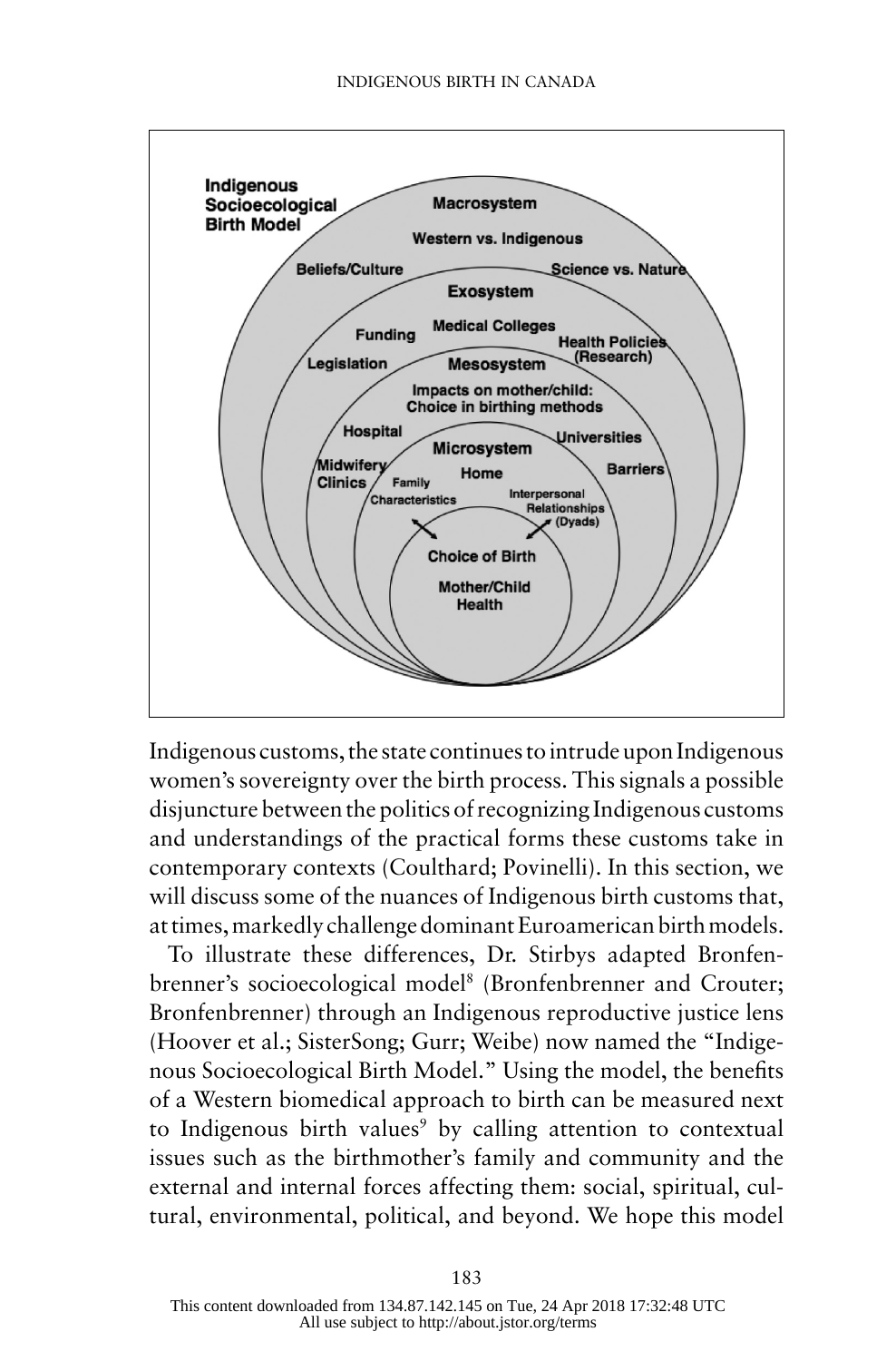can be used as a tool to assist in the development of appropriate protocols and practices that honour, as opposed to undermine, Indigenous women's experience of pregnancy, birth, and motherhood in settler states.

The Indigenous Socioecological Birth Model consists of four concentric circles encompassing the different variables affecting the choices and health of an expectant mother and child: the "microsystem," "mesosystem," "exosystem," and "macrosystem." The four levels of the model are also individually and collectively impacted by a temporal dimension called the "chronosystem" (not pictured in model).

The macrosystem represents the cultural, geopolitical, and economic context constructing different belief systems. This level allows one to reflect on the different approaches to childbirth resulting from diverse worldviews and cultural practices. Whereas a dominant Western worldview sees medical intervention and technology as a common component of childbirth, the Indigenous worldview promotes choice, whereby the woman controls where and how she will birth—whether that be with the assistance of a midwife, a doctor, or otherwise.

The exosystem acknowledges the societal context in which a decision maker is situated, but specifically refers to the factors an individual cannot directly control. It highlights the societal structures impacting the scope of possibilities available to the decision maker, such as the availability of and funding for community services and agencies devoted to childbirth, or the policies and/or laws related to birth. The exosystem often determines the extent to which a woman can access different birth options. The availability of diverse birth options or practices varies greatly between Indigenous communities, especially when communities are more remote (i.e., further from a metropolitan centre) and/ or socioeconomically strained. In other cases, discrepancies between Indigenous traditions and provincial laws and/or policies surrounding birth affect women's access to alternative options, such as midwifery and homebirths. When considering Indigenous reproductive justice, it is important to remember that "the ability of a woman to determine her reproductive destiny is in many cases directly tied to conditions in her community" (qtd.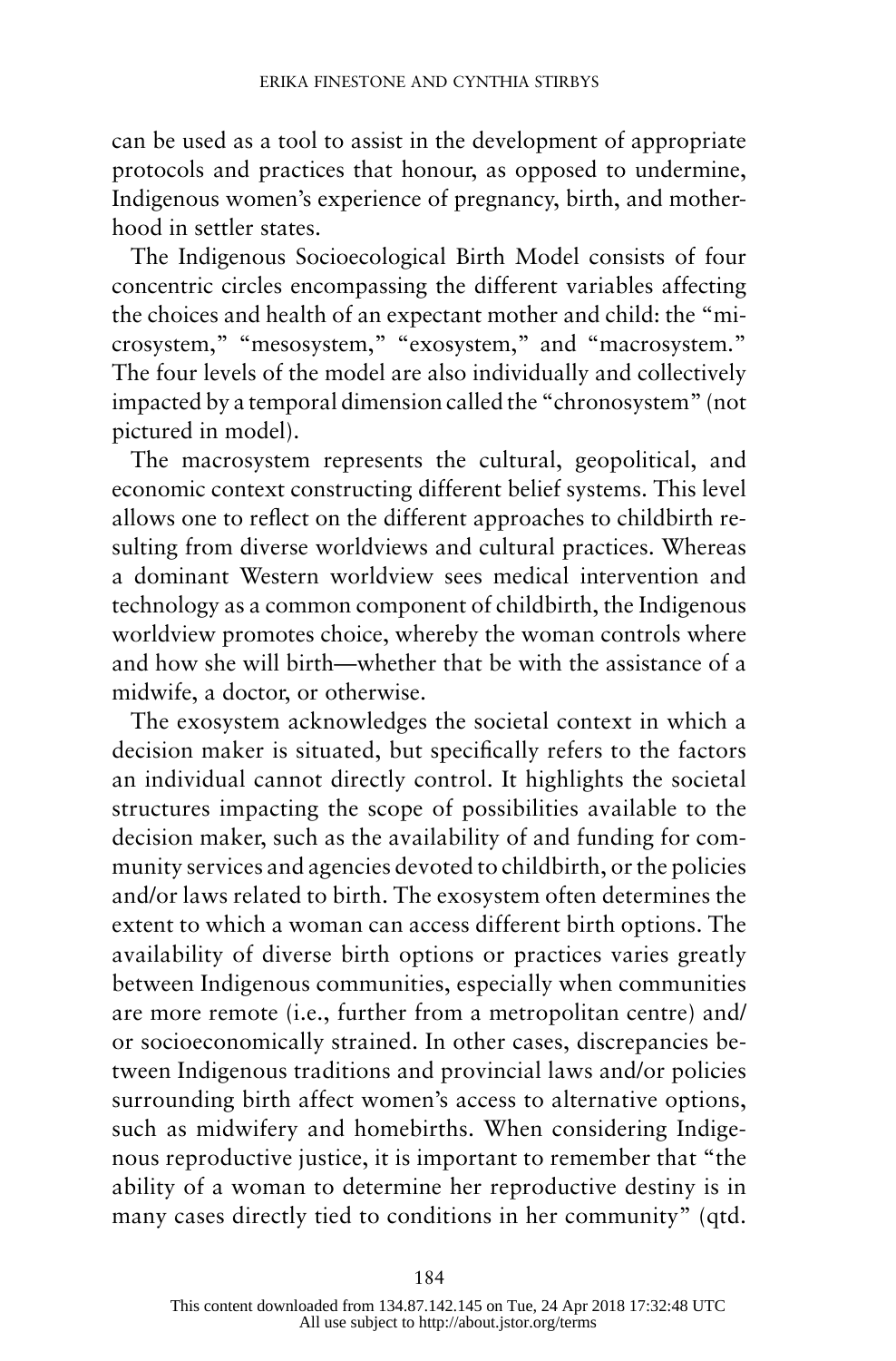in Hoover et al. 1646). These issues and their outcomes will be discussed further in the coming sections.

The innermost circle is the microsystem, which makes up the immediate social context of Indigenous expectant mothers, including interpersonal relationships, and/or the activities and roles she and her primary supporters take on. These relationships, or 'primary dyads,' consist of two people emotionally significant to each other (Bronfenbrenner). Included in the Indigenous Socioecological Birth Model's microsystem are the mother-child dyad; the mother-father dyad; the midwife-mother dyad; and the mother-other-members-of-the-extended-family dyad, which can include aunties, grandmother, friends, and children. In an Indigenous birth model, relationship building with the extended kin (both biological and relational) is central to creating a safe space for the expectant mother. As such, the midwife (or any chosen birth-supporter) considers the needs of both the mother and the family when developing an individualized birth plan.

Falling between the exosystem and microsystem is the mesosystem, which accounts for the connections between multiple microsystems (Bronfenbrenner). This level considers the potential outcomes of bridging two microsystems, and the effect this can have on the birth plan, and/or the health of mother and baby. For instance, imagine a midwife-mother dyad (one microsystem) has a meeting with an important member-of-the-extended-family, such as the maternal grandmother (another microsystem). This bridging of two microsystems has the potential to be a positive experience for all participants. Perhaps the grandmother gets along well with the midwife and becomes an active member of their birth support network; this reinforces the mother's birth choices and escalates her chances of having a minimally stressful, healthy birth. Alternatively, perhaps the grandmother does not approve of the midwife and, as such, disrupts the midwife-mother dyad; she calls her birth plan into question and creates stress negatively affecting mom and baby. This example speaks to the importance of good communication, consent, and cooperation between microsystems during the birth cycle in order to advance mother and child health.

The temporal dimension known as the chronosystem considers the historical factors or political climate that may have impacted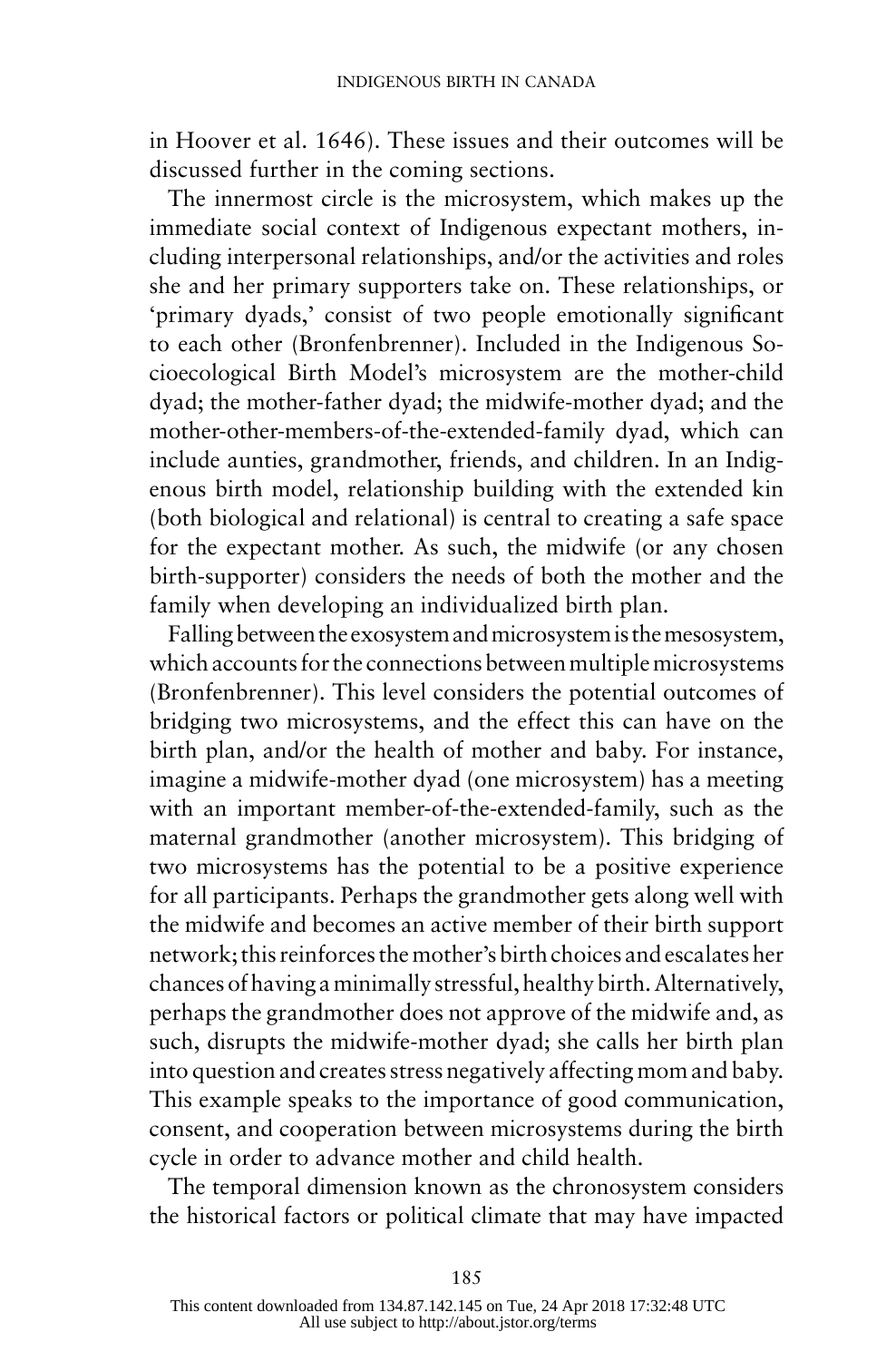the birthmother or the members of their support network. The chronosystem surrounds all levels of the socioecological model from micro to macro, symbolizing that historical context has a profound effect on all levels of the system. Contextualizing the chronosystem through an Indigenous lens requires a shift away from Western notions of personhood and corporeality. Whereas Western thought sees land and body as distinct (hierarchically positioning humans above nature), many Indigenous societies believe the memories and substance of lived experience are held in the land itself; in this sense, the land has a spirit inextricable from the bodies of Indigenous peoples occupying it. This relationship between land and body crosses generational boundaries in a spiritual flow of time. The history and memory of birth is therefore felt in the fibres of the land on which the mother performs this act, which nurtures the body and spirit of her surrounding community and all the living things within it. Birth is a ceremony binding Indigenous life to the land.

Because of the connective force between an Indigenous birthmother and land, any policies or practices disrupting this connection are extremely problematic, and can leave a lasting mark on the chronosystem of which the mother, child, and community are a part. For this reason, the systematic dislocation of Indigenous life givers from their traditional territories<sup>10</sup> (or whichever community they call home) represents a direct assault on Indigenous spirits, bodies, lands, and relations. Any fissure in the sacred relationship between birth, memory, and land affects all levels of the socioecological model and, by extension, the long-term health of Indigenous families and communities.

In sum, the Indigenous Socioecological Birth Model illustrates the importance of considering all factors—social, historical, political, economic, relational, geographic, and spiritual—affecting a birthmother's decision-making process or the degree to which she can access different birth options. With these multileveled considerations in mind, it becomes easier to comprehend how challenges that may seem quite minor in any one level of the model can have a trickle-down effect and become sizable barriers to Indigenous reproductive justice. The model also shows the redundancy of policy changes seeking to break down one barrier to Indigenous birth through a Band-Aid approach while failing to address its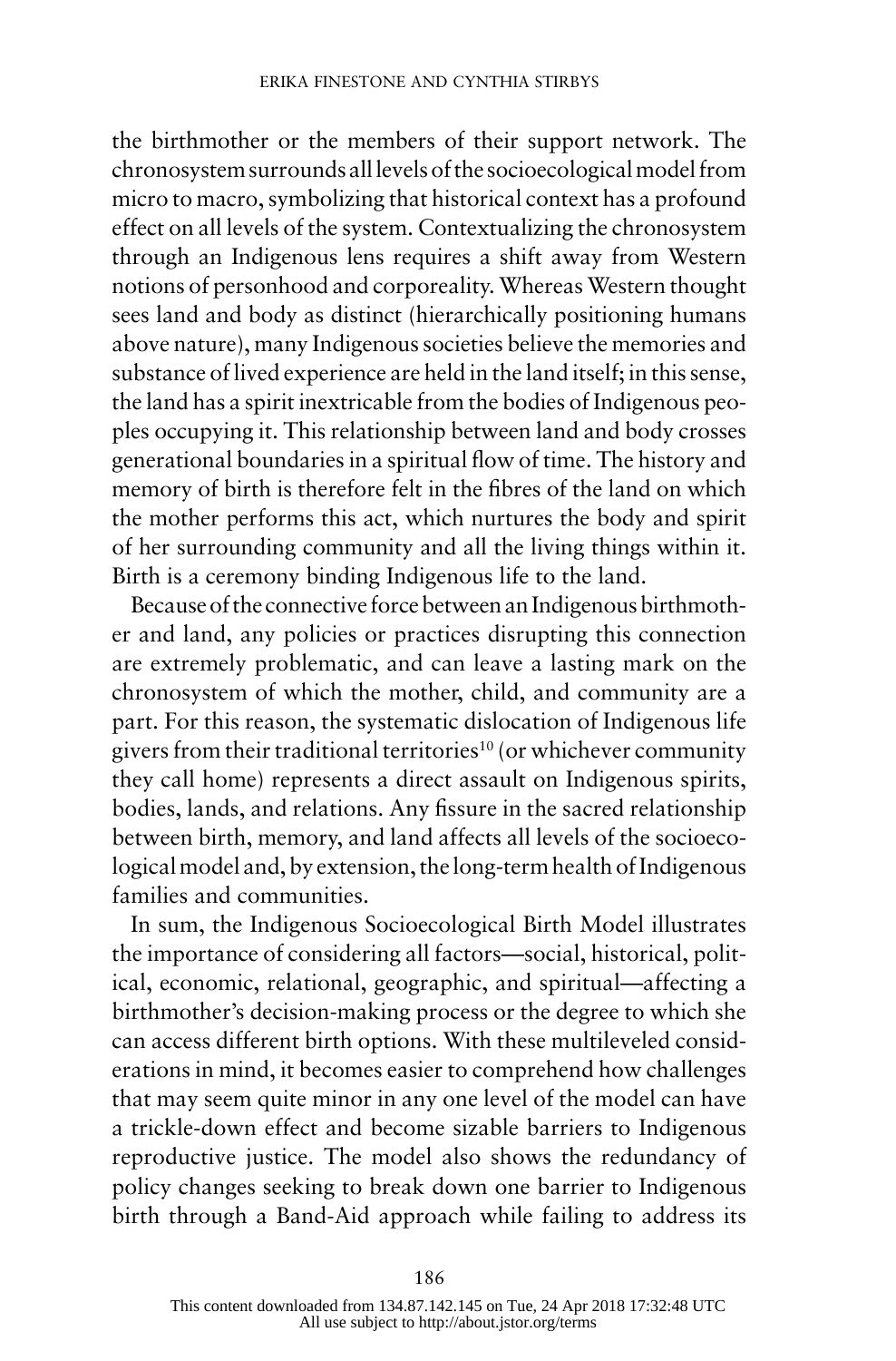root causes. In the following section, we explore how the current power relations at work in the Canadian settler state affect the different levels of the Indigenous Socioecological Birth Model.

#### **indigenous birth and recognition politics in canada**

Acknowledging the interdependence of the levels in the Indigenous Socioecological Birth Model, we must question policies claiming to recognize Indigenous self-determination over birth, while upholding systems creating barriers within or between its levels. As Elizabeth Povinelli importantly points out, the "cunning" of state recognition in settler colonies is that although the state seemingly acknowledges Indigenous ways of life, it tactfully skirts around the issue of "the potential radical alterity of Indigenous beliefs, practices, and social organization" (163). Indigenous birth customs are often only recognized insofar as they do not disturb medicalized standards for proper birth practices as per the dominant Canadian nation state's macrosystem. In place of policies recognizing the nuances of Indigenous birth customs, the state more often uplifts customary practices deemed acceptable within their existing standards for "Good and Right practices" (163).

Take for instance the "Aboriginal Birthing Strategy" (ABS) an initiative of the Society of Obstetricians and Gynaecologists (SOGC)—created with the goal of generating "action to improve the health of Aboriginal children, to address health inequities and create a framework for comprehensive, collaborative partnerships" (NAHO "Celebrating Birth" 26). The ABS highlights, among other goals, the importance of developing "culturally sensitive practices" and "listening to women's voices" (27). These are, without a doubt, two important focus areas when it comes to improving Indigenous women's contemporary experience of pregnancy and birth. However, other areas of the document are still arguably written in the language of biomedicine, with an emphasis on mediating the perceived risks of childbirth through "standardized curriculums" for midwives (27). Framing the goals of the ABS in this way continues to emphasize the importance of professionalization as a "safety measure", which, ironically, was exactly the discourse that historically undermined the credibility of midwives.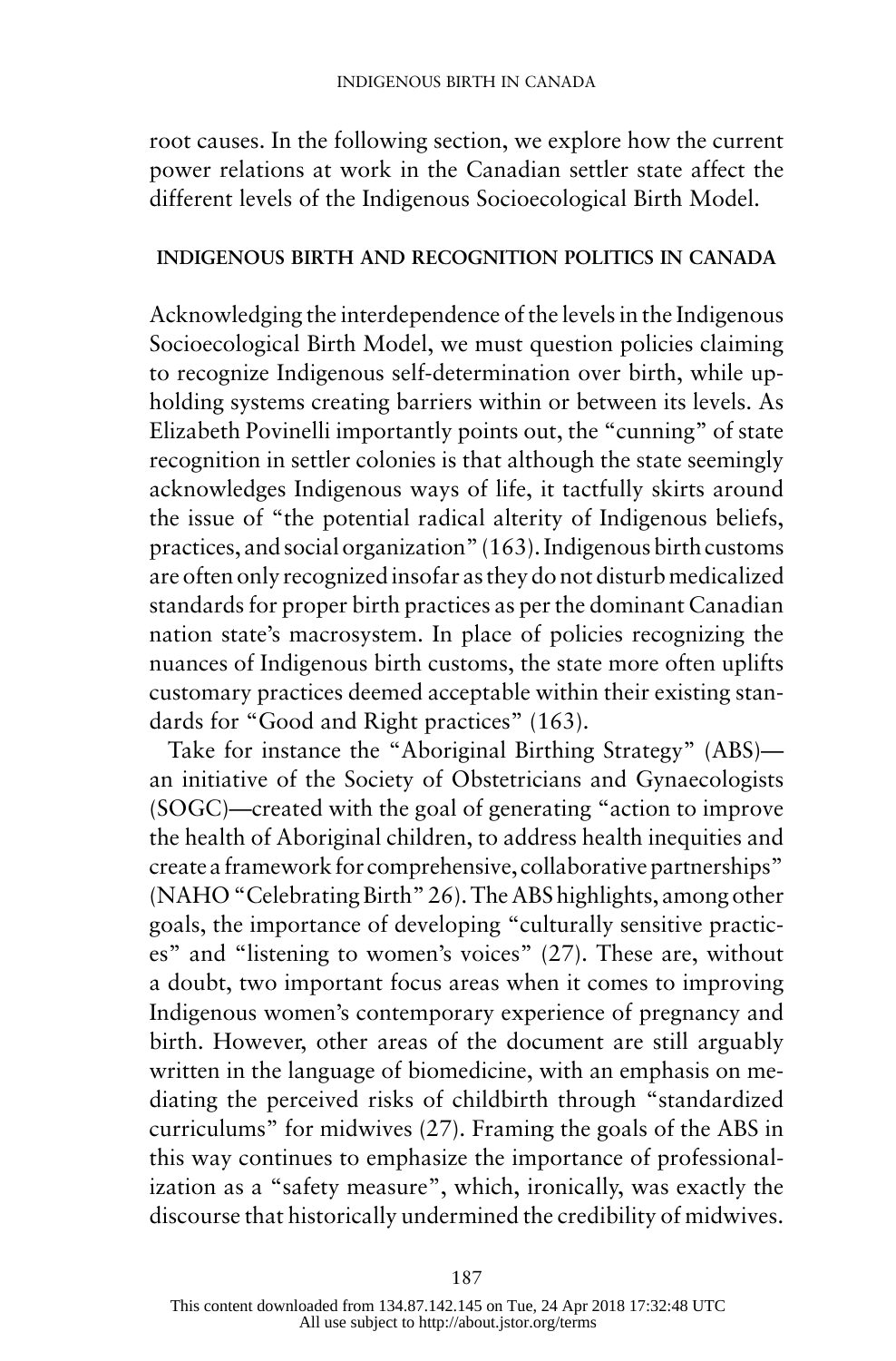Not surprisingly, Indigenous customary practices officially recognized by the Canadian government are often the least transgressive and the most tokenistic, yet they are often touted as examples of Canada's admirable adherence to the value of multiculturalism. When it comes to Indigenous customary birth practices, these efforts to gain state recognition may inadvertently trivialize Indigenous traditions. For instance, prior to colonial contact when,

midwives lived a distance away from where the delivery was to take place, it was often necessary for her to move in with the expectant mother. Living with the mother fostered an extended model of care…. By moving in with the families or being in close proximity, the midwives were able to help with prenatal and postnatal care as well as infant care. (Anderson 48)

Today, the First Nations Inuit Health Branch (FNIHB), an arm of Health Canada, proposed to work with Aboriginal Peoples, provinces, and territories as part of an initiative to return safe birthing closer to communities (FNIHB). Although the FNIHB's strategy represents an attempt to bridge Canadian and Indigenous health priorities, their goals do not holistically address the issue of proximity, intimacy, and long-term care between Indigenous birthmothers and birth supporters. For many Indigenous Peoples, the goal is not to bring birthing *closer* to but actually *back* to their communities, which follows the chronosystem's emphasis on birth, land, and memory. Therefore, a closer examination of the values underpinning traditional birth models may be necessary to inform new policies and programs that can better meet the needs of Indigenous birthmothers and their communities.

In another act of recognition that misses the mark, though the federal government has now recognized midwifery as, at minimum, a tolerated form of birth-assistance in Canada, this courtesy has not yet been extended to Indigenous midwives (Stirbys, "Explaining," "Without"). By extension, there is little (and in some provinces no) government funding for Indigenous midwifery clinics, and in all but three provinces, there is no provincial legislation under which Indigenous midwifery falls $11$ ; consequentially, there are relatively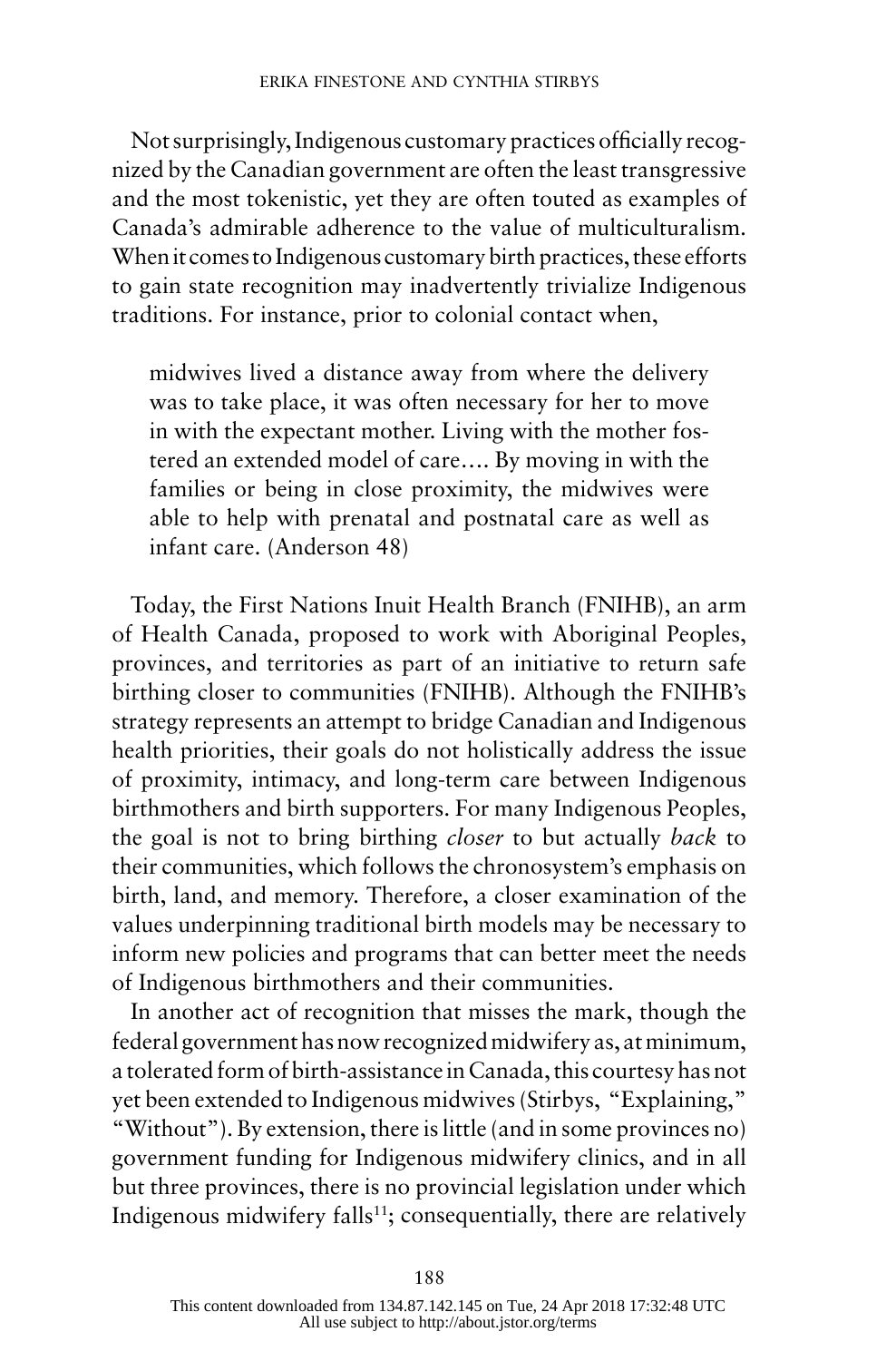few Indigenous midwifery clinics in Canada.12 Existing Aboriginal midwifery clinics mostly offer a hybridized version of Indigenous practices "complemented" by so-called "*modern* forms of medical care" (Skye 32, emphasis added). Although these Indigenous midwifery centres may be safe spaces for a number of Indigenous mothers, the tendency to position Indigenous birth practices as antiquated in relation to modern midwifery styles remains problematic. As well, because of their limited number, these clinics do not currently represent a holistic or even viable solution to the risk of evacuated birth.

The general attitude that outside intervention is a common-sense response to Indigenous birthmothers' current challenges foregoes more long-term investment in, and capacity building for the development of community-led, culturally relevant birth options. This issue is salient in underserviced and remote communities, but it also applies to a growing number of urban Indigenous peoples requiring birth supports as well. The tendency of settler governments to extract from rather than invest in Indigenous communities is easily visible in policies such as evacuated birth, but it does not stand alone; it can be categorized alongside a whole host of other Canadian social policies that (though at times well-intentioned) simply bandage up structural issues instead of treating root problems. A more critical and specific assessment of the different barriers (financial, emotional, familial, and geographic) preventing Indigenous birthmothers from accessing safe birth options will be necessary if we are to approach this issue in a trauma-informed, long-term, and anticolonial way.

Moving forward, we must think critically not only about the alliances built to advocate for Indigenous birthmothers but the operative language used to describe the changes being sought. The labelling of Indigenous birthmothers as risky, or calling their birth practices premodern, reflects a blaming logic that first victimizes and then seeks to save Indigenous bodies, often under the guise of reconciliation. Breaking down barriers to Indigenous women's access to their own birth practices requires assessing where colonial traces linger in current health policies and making them visible for what they often are: instances of obstetric violence<sup>13</sup> diminishing Indigenous women's reproductive freedoms. Indigenous scholars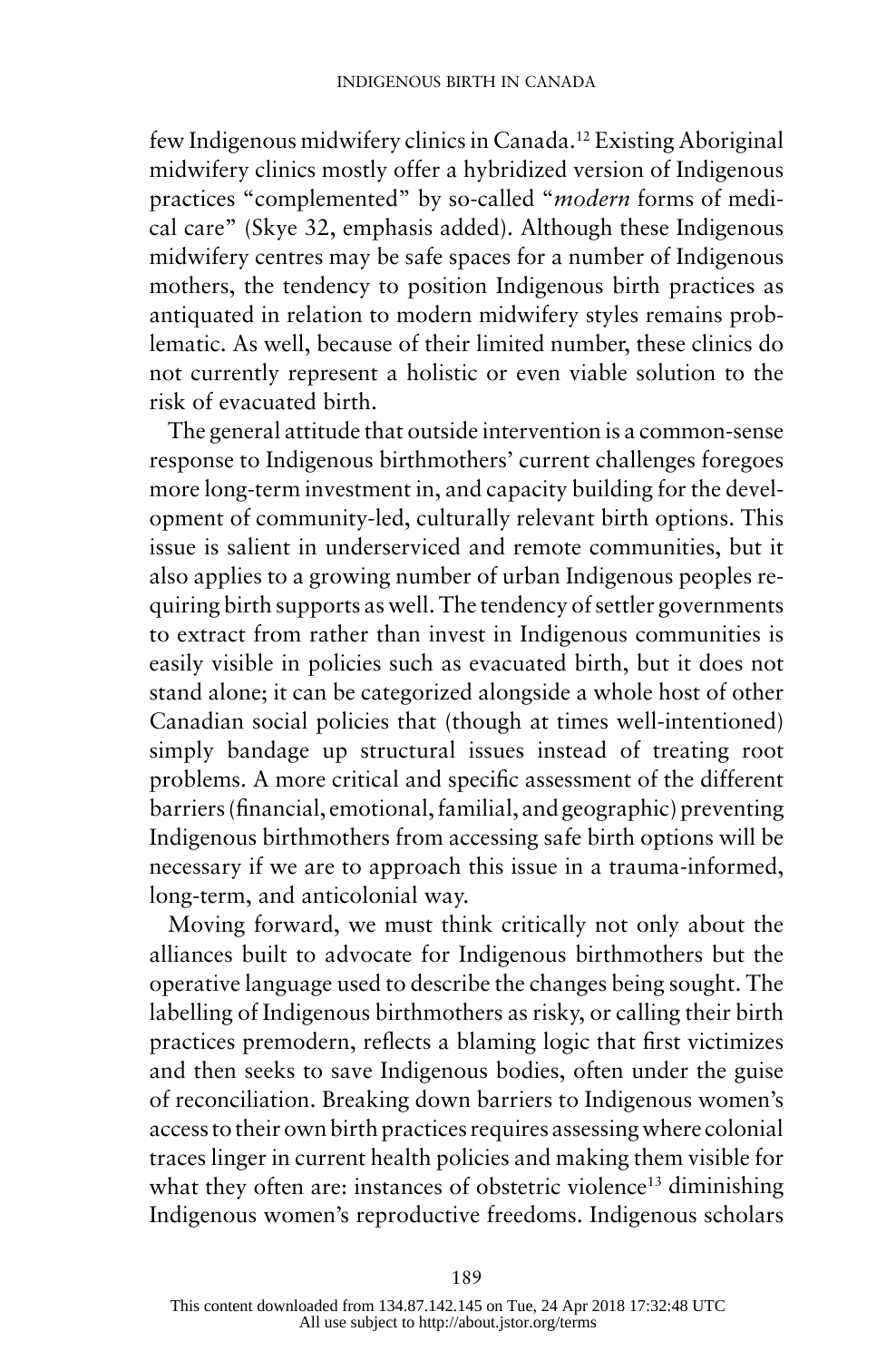and activists play a hugely important role in naming and critiquing instances where reconciliation and recognition politics overshadow the decolonizing of birth in Canada. These actors are responding with powerful alternatives—some of which will be explored below.

### **indigenous resistance to the erasure of indigenous birth**

In *Defamiliarizing the Aboriginal: Cultural Practices and Decolonization in Canada*, Julia Emberley argues that colonial policies were originally put in place to "regulate the bodies of Indigenous women by controlling their sexual, reproductive, and kinship relations" (47). The reproductive body was and remains a crucial component of colonial and neocolonial governance. Advocates for Indigenous peoples' reproductive justice are, therefore, not only resisting the state's encroachment on the domain of birth, but also the larger colonial project of Indigenous erasure. This section showcases some scholarship that challenges the state's attempts to further control and confine Indigenous families by theorizing about and modeling contemporary approaches to Indigenous birth in settler states.

Michi Saagiig Nishnaabeg scholar Leanne Simpson contends a resurgence of Indigenous pregnancy, birth, and childrearing creates a foundation for sustained Indigenous nationhood. Simpson asks us to picture the Indigenous family as the "teaching ground" (L. Simpson 106) for the building of positive relationships between peoples and nations. These teachings are actualized, in part, through the "everyday acts" of mother and child (L. Simpson; Corntassel et al., forthcoming). For instance, the relationship between breastfeeding and treaty making may not be immediately obvious. Simpson, however, sees the act of breastfeeding as providing the very first teaching of reciprocity between two peoples, which sets the stage for relationships between nations (106). She argues the following: "Nursing is ultimately about a relationship. Treaties are ultimately about a relationship. One is a relationship based on sharing between a mother and child and the other based on sharing between two sovereign nations" (107). By magnifying breastfeeding as a practice through which anti-imperialist relationships are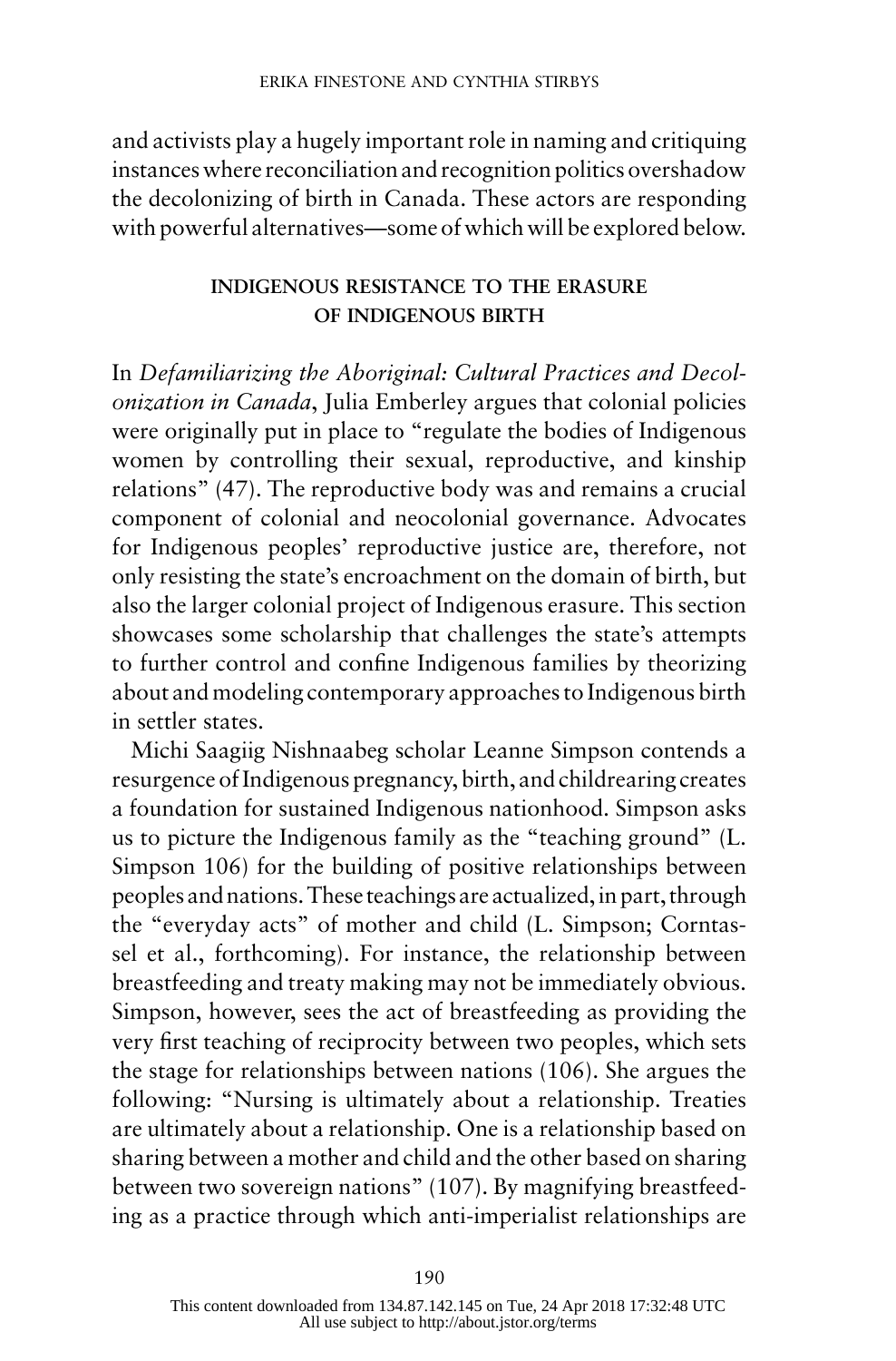built, Simpson illustrates the importance of the mother-child dyad being honoured as a model for healthy nation-building spiraling outward from the microsystem.14

Indigenous women across Turtle Island are coming together to signal the importance of women's bodies as the "first environments" for community growth. Cree lawyer, judge, and legislative advocate for children's rights Marie Ellen Turpel-Lafond argues that "It is women who give birth both in the physical and in the spiritual sense to the social, political, and cultural life of the community" (qtd. in Emberley 55). From this point of view, fertility and motherhood are not taken-for-granted aspects of a gendered life course but are inextricably linked to an Indigenous nation-building project reliant on the activities of women. Leanne Simpson adds: "By reclaiming pregnancy and birth, we are not only physically decolonizing ourselves but we are also providing a decolonized pathway into this world. It is our responsibility to the next generation" (28). As such, Indigenous birth secures the futurity of Indigenous communities and is, therefore, an inherently decolonial practice. By extension, we must remain critical of colonial policies couched in the language of recognition that deliberately or inadvertently "undermine [Indigenous women's] sacred responsibilities as life-givers" (Couchie and Nabigon 41-43; Patel and Al-Jazairi 55).

Evacuated birth and other extractive policies further the colonial enterprise by erasing Indigenous presences from their land. In the language of the socioecological model, these processes disrupt the chronosystem where the memory of birth is spiritually and physically invested in land and community. Resisting this form of erasure, Cherokee scholar Jeff Corntassel describes his own experience renewing a birth ceremony in a settler-colonial context. He writes,

After [my daughter] was born, the nurses saved the birth cord and placenta for me in the refrigerator. I froze it for several months while thinking of a plan for how to return it to Cherokee territory … I wanted to motivate her to go home and feel what it's like to walk among our ancestors… to breathe in and connect with the land so deeply that you can't imagine your life without it. When my daughter was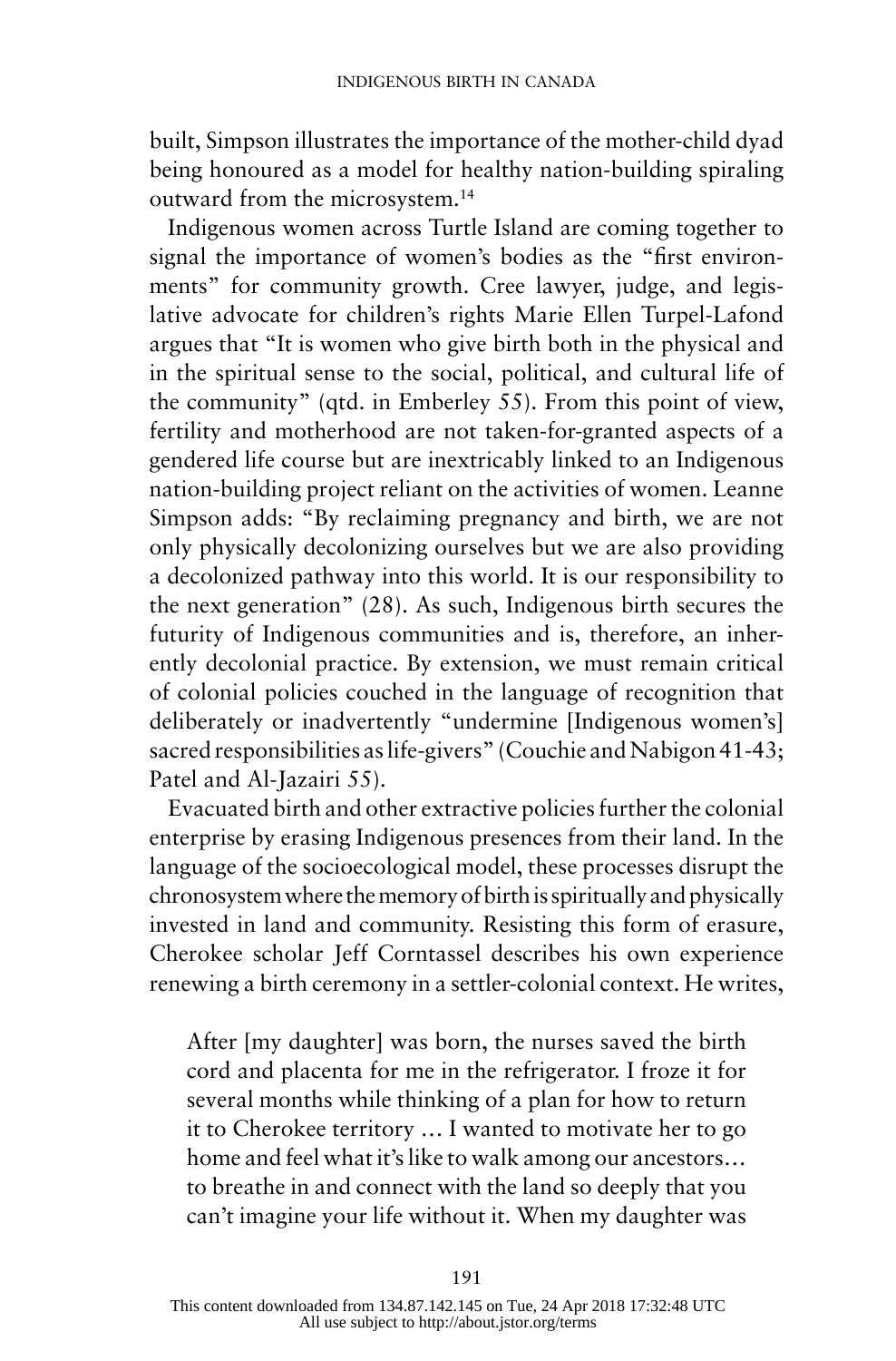older, I showed her where it was buried in Oklahoma, and she remembers. Through a process of renewal (retelling and regenerating this story and actions that go with it), she embodies her relational responsibilities. This is where people, place and practices converge. (Corntassel et al. np.)

Corntassel offers, by way of conclusion, "When talking about everyday, we have these new stories to share on new ways we re-engaged with our traditions." By recounting this "living history" (np) of a postpartum land-based ceremony, Corntassel is activating Indigenous resurgence. Such stories, lived, told, and embodied in place, represent an investment in the futurity of Indigenous Peoples on lands where their presence is often erased. Building on Audra Simpson's reminder that "colonialism is not a finished product,"<sup>15</sup> we must remember that despite ongoing colonial violence and the disruption of community-based birth practices, Indigenous families continue to grow; birthmothers and other caregivers continue to invest their love, values, and teachings into a new generation of Indigenous kin. Therefore, our intention as allies in Indigenous reproductive justice can be to hold up that love, growth, and care as a means of pushing back against the violence of settler colonial policies, to "reawaken our women to the power that is inherent in that transformative process that birth should be" (Cook 80).

That said, it is important to understand that in the process of decolonizing birth, one is not dealing with a homogenous subject ("The Indigenous Mother") but incredibly diverse Indigenous women from various sociocultural and geopolitical backgrounds. As such, Indigenous women may choose to forego customary practices even if they do have access to them for any number of reasons, and they should not be shamed for that decision. It is the ability to decide how they will give birth, where they will give birth, and who will be present during the birthing process that is crucial. Overall, Indigenous women must be free to choose. The act of Indigenous birth is, at its core, an act of radical love<sup>16</sup>—an affirmation of Indigenous family resilience, of Indigenous peoples' continued presence on these lands, and of Indigenous peoples' strength and futurity. Thus, in an effort to deconstruct the artificial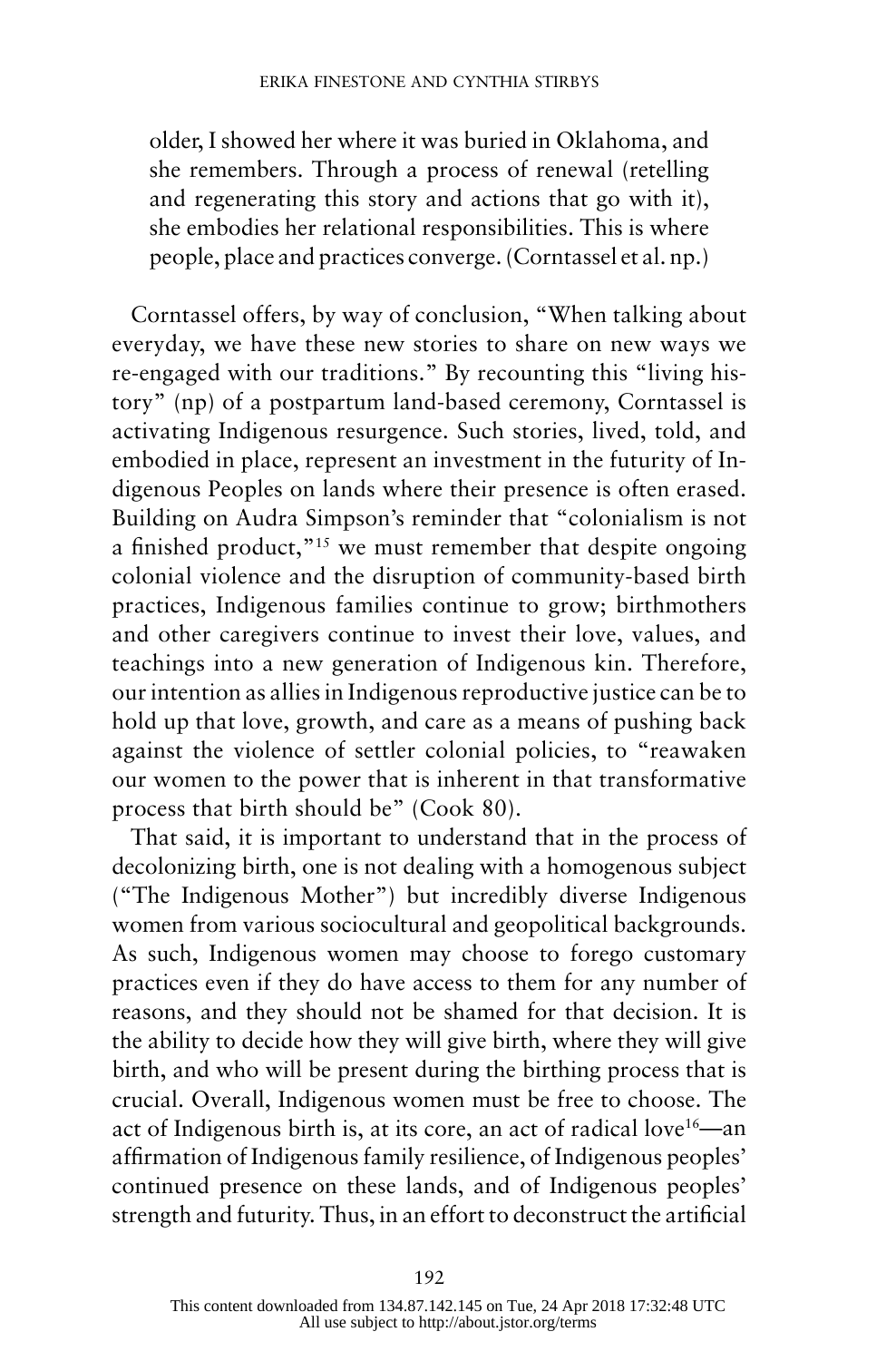boundaries between politics and the body, we move forward with an acknowledgement of the real decolonial possibilities that flourish when Indigenous women are given the opportunity to decide the best path forward for their unborn children.

#### **conclusion**

This chapter has aimed to tell a story about Indigenous birth in Canada, and more broadly, Indigenous birth in a settler state. Indigenous storytelling sometimes has a circular quality (Cruikshank). Accordingly, we have told a story that will not conclude with a falling action but rather with a rising one. Today, we find ourselves in a historical and political moment in which community mobilization for Indigenous reproductive justice is quite literally on the rise; many communities are coming together to signal the importance of bringing customary birth practices back to their territories and regaining agency over life giving as a whole.

Though motivated by these forms of resurgence, we must continue thinking critically about the nature of that rising action, the ways in which those actions are taking place, with whom, and with what potential socioeconomic and political consequences. Both the RCAP and TRC, for example, make recommendations about Indigenous health. The TRC's "calls to action" ask that we advance the wellbeing of Indigenous communities in Canada through a process of reconciliation. The TRC's focus on reconciliation inextricably ties the project of Indigenous wellbeing to the reparation of Indigenous-settler relations. Here, we have to be cautious that the emphasis on reconciliation does not inadvertently bury assertions of Indigenous sovereignty beneath the contradictory goal of settler innocence (i.e., alleviating "white guilt") as per a nationalist agenda (Tuck and Yang; Sium et al.); this misguided formula for reconciliation forgoes the project of actually "unsettling" settler colonialism (Snelgrove et al.) which would, contrarily, require settler institutions to step aside while Indigenous peoples build and sustain their families and nations on their own terms.

That said if the Canadian government facilitated the resurgence of Indigenous birth practices instead of pushing back against them,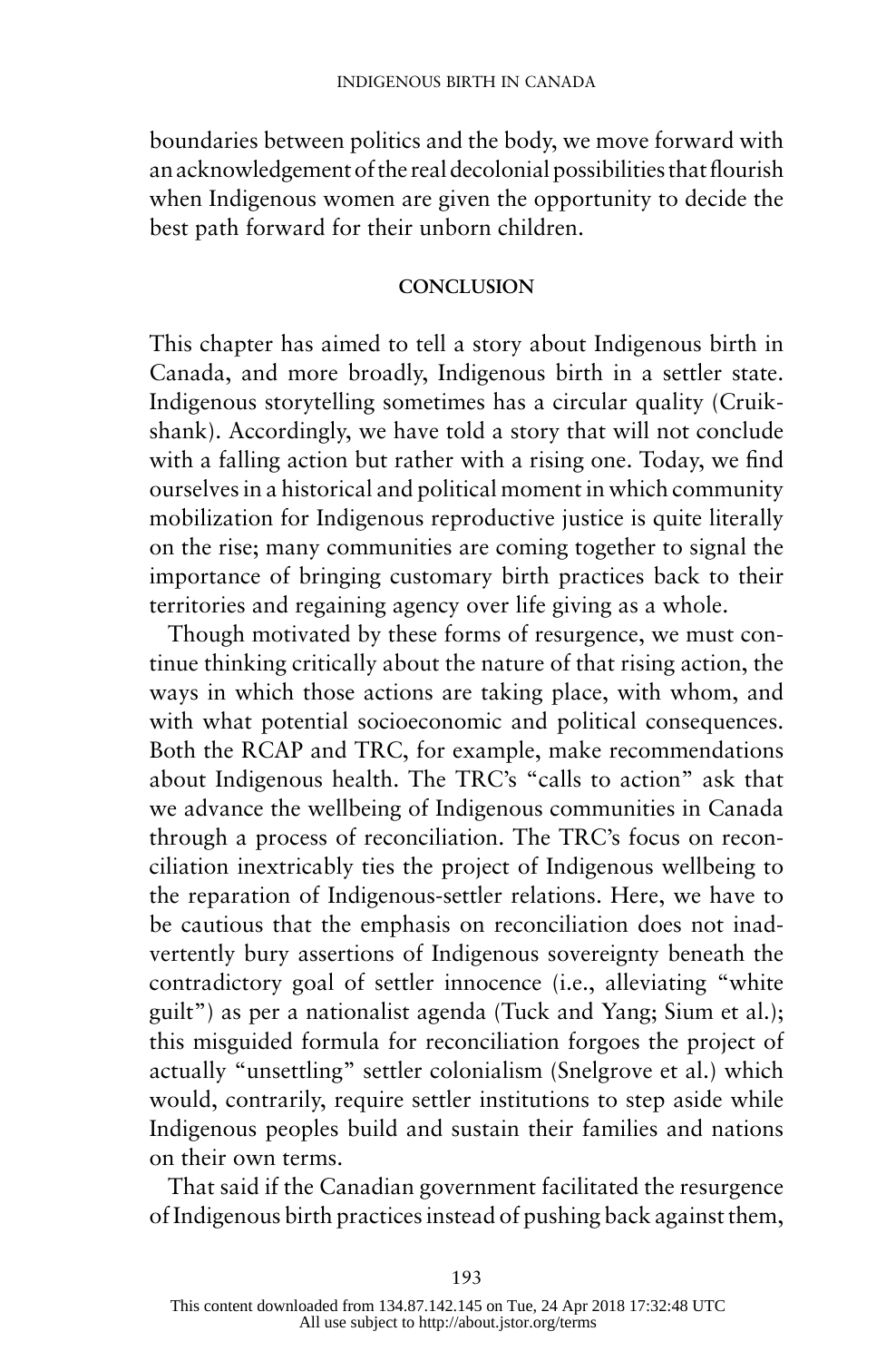this could represent one step toward repairing Indigenous-settler relationships. Reconciliation is often framed as a reparative process between settlers and Indigenous peoples that manifests in the strengthening of a single nation—Canada; this is a violent misconception that continues to erase Indigenous nationhood. Reconciliation should instead represent a process of building a nation-to-nation relationship between Indigenous Nations and Canada. A first step in this process requires the Canadian nation state's demonstration of respect for the very first environment, the mother's womb.

It is worthwhile to note that Indigenous midwives originally showed this respect for settler birthmothers in the early days of European settlement. For instance, Cree and Métis educator Kim Anderson offers that one of her Elder's stories tells of Indigenous midwives coming to the aid of settler women and assisting in the birth of "[not only] Indian babies, [but] Métis babies and French babies" alike (49). These excavated stories resurface a historical moment when Indigenous women offered settler life givers support in a time of need. Notably, Indigenous midwives did not seek to reform the birthing practices of these foreign women; rather, they drew upon their own traditional knowledge to ensure the safe arrival of settler children onto their land.

If we imagine an Indigenous paradigm of reciprocity presiding over the politics of birth in settler states, we might ask: how can settlers begin the work of reciprocating the kindness of Indigenous midwives that provided this invaluable contribution to their own families' origin stories in Canada? How can we hold space for Indigenous Peoples to be self-determining when it comes to birth? Tackling these kinds of questions may offer new ways of approaching our activism and engagement. By critically analyzing the relationship between reconciliation, decolonization, and birth, we can begin to explore a necessary reframing of Indigenous reproductive justice in Canada: one that combines recognition and repatriation from the settler state with an ongoing lateral flow of respectful knowledge exchanges between nations about life-giving. To achieve reproductive justice, we can learn from those early stories of Indigenous midwives and settler birthmothers who set the tone for a nation-to-nation relationship—one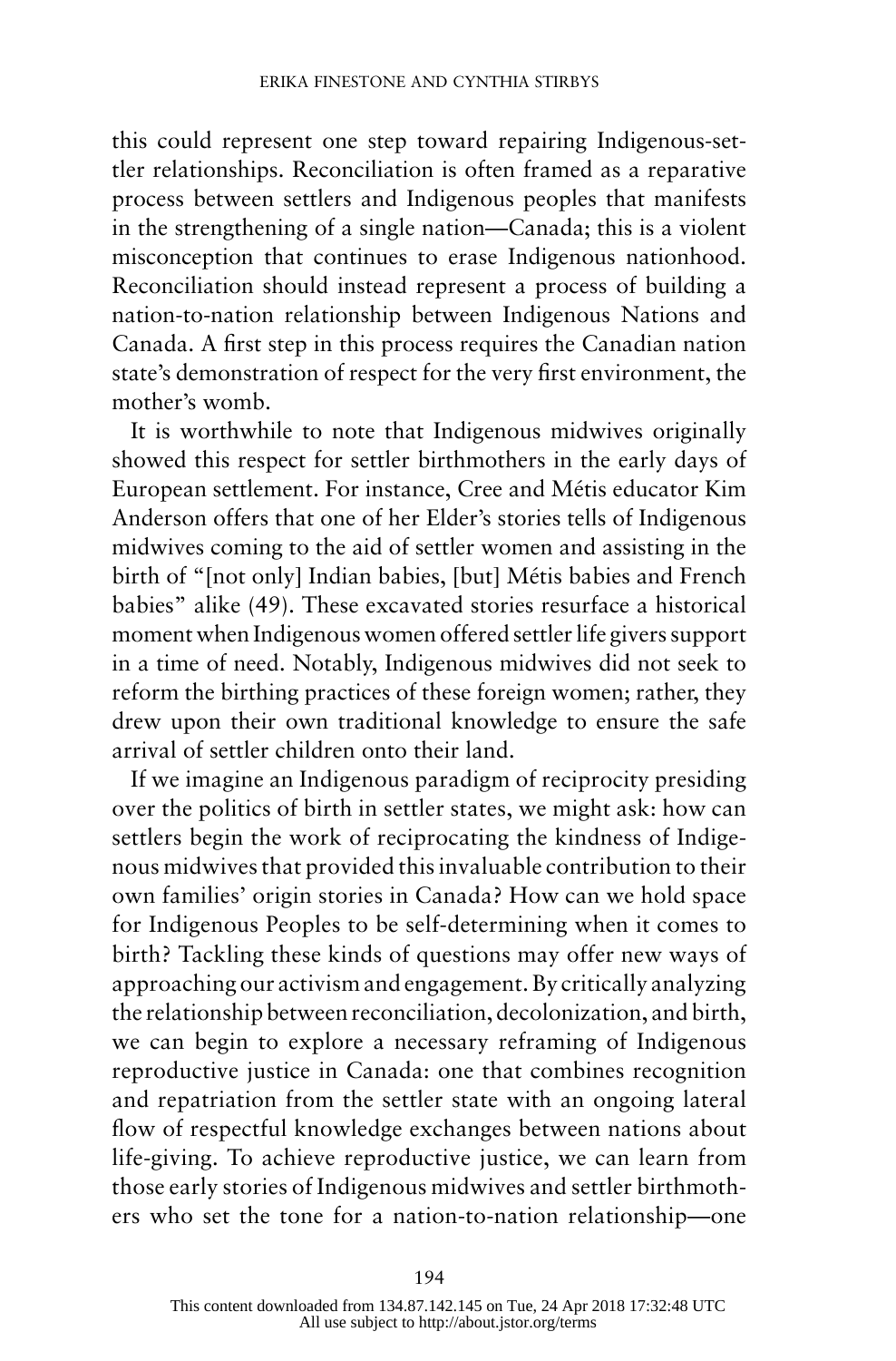that did not seek to reform but to *support* each other's ways of knowing, being, and birthing.

#### **endnotes**

1 Dr. Cynthia Stirbys is Saulteaux-Cree from the Cowessess First Nation. Her master's research focused on reclaiming Aboriginal midwifery practices, and she continues examining how to optimize Indigenous women's wellness in Canada.

2 Erika Finestone is a settler of Polish and Romanian descent and Jewish ancestry. Her family settled on the unceded territory of the Kanien'keha:ka in what is now commonly known as Montreal, and she is now a grateful visitor on the traditional territory of the WS'ANEC' (Saanich), Lkwungen (Songhees), Wyomilth (Esquimalt) peoples of the Coast Salish Nation. She is a doctoral candidate in the department of anthropology at University of Toronto, and is currently conducting research with the urban Indigenous community in Victoria, BC, on the topic of family resilience, kinship, and nationhood.

3 For the purpose of this chapter, we have decided to use the word "woman" to describe female-bodied life givers because of the chapter's specific focus on pregnancy, birth, and motherhood. However, we are aware that this choice of language may be exclusionary to other female-identified folks who do not either have the capacity or desire to give birth. We acknowledge this choice and remain open to critical feedback about how we could frame the content of this chapter in a way that more appropriately acknowledges and honours the LGBTQIPA community. It is worthwhile to note that our focus on women and birthmothers does not connote an underestimation of the crucial role other caregivers (many of whom may not be female identified) play in the life of a child.

4 In her book *Becoming An Ally: Breaking the Cycle of Oppression in People*, Anne Bishop gives instruction on how to critique one's own privilege and identify how it has played into other people's oppression. She describes how to use this form of reflection as a means of understanding how to be a good ally in combating those oppressive structures with the people it has disenfranchised. On her website [www.becominganally.ca,](http://www.becominganally.ca) she describes "being an ally" in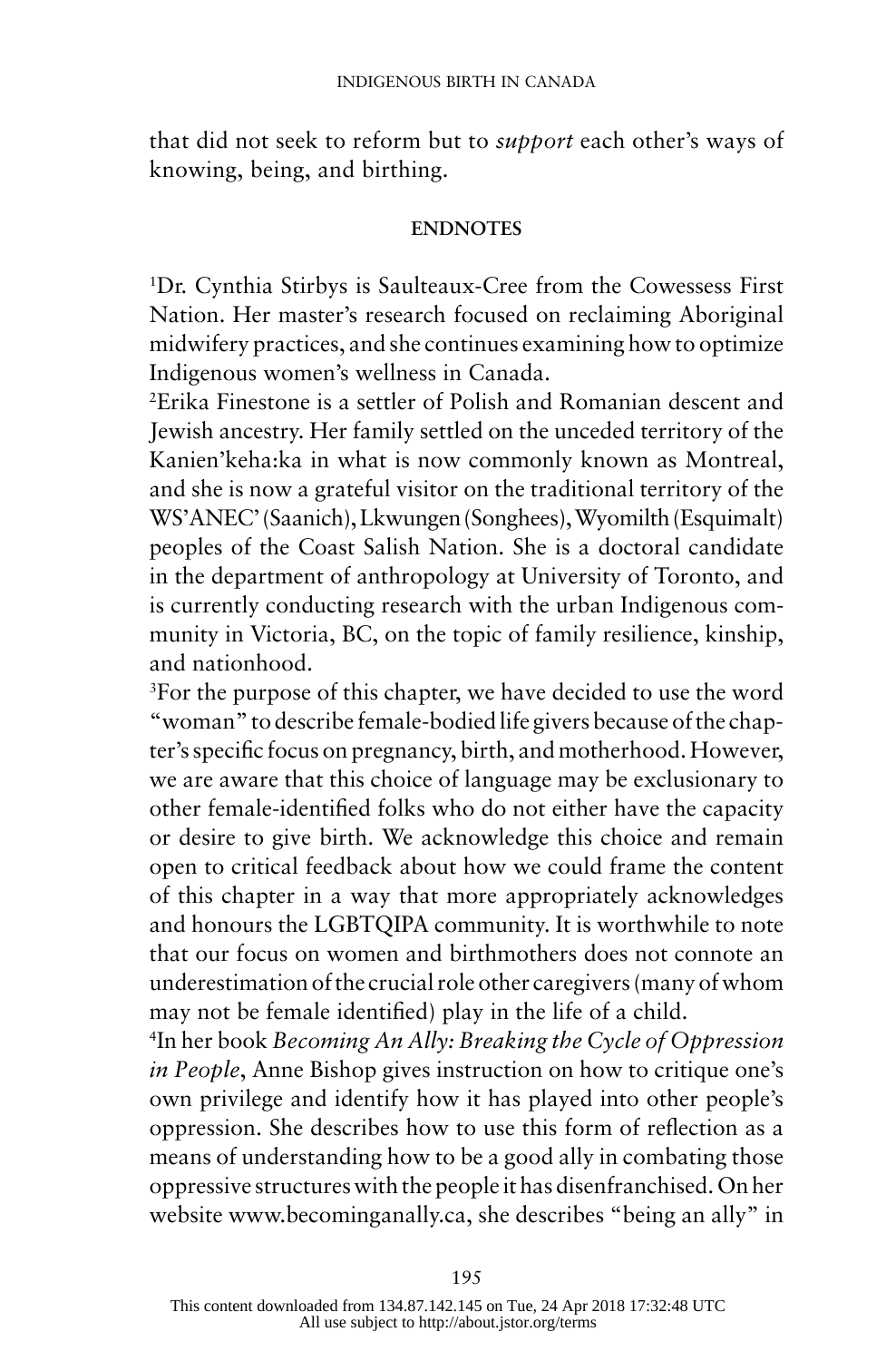the following way: "Allies are people who recognize the unearned privilege they receive from society's patterns of injustice and take responsibility for changing these patterns." Our chapter borrows from this idea of allying to tease out the ways in which women of different levels of privilege can begin productive conversations and organizing around how to reform the system so that all women can more easily access reproductive justice.

5 Dr. Willie Ermine coined the phrase the "ethical space of engagement" in his 2007 paper by that same title. He describes it in the following way: "The 'ethical space' is formed when two societies, with disparate worldviews, are poised to engage each other. It is the thought about diverse societies and the space in between them that contributes to the development of a framework for dialogue between human communities. The ethical space of engagement proposes a framework as a way of examining the diversity and positioning of Indigenous peoples and Western society in the pursuit of a relevant discussion on Indigenous legal issues and particularly to the fragile intersection of Indigenous law and Canadian legal systems" (1).

6 RCAP recommended that all governments should base their Indigenous health policies on the following principles: holism, that is, attention to the whole person in their total environment; equity, that is, equitable access to the means of achieving health and rough equality of outcomes in health status; control by Aboriginal peoples of the lifestyle choices, institutional services and environmental conditions that support health; diversity, that is, accommodation of the cultures and histories of Aboriginal peoples that make them distinctive within Canadian society and that distinguish them from one another (5-6).

7 There has recently been increasing reports of newborns immediately removed from "precarious" mothers at birth, often straight out of the hospital. Some of these women have open files with Children's Aid Society or the Ministry of Child and Family Development, or have been incarcerated. In one particular case at the Maple Ridge Prison where it was legally decided that inmates were allowed to "keep their babies while incarcerated," two babies born to Indigenous mothers were apprehended by the Ministry of Children and Family Development "and separated from their mothers within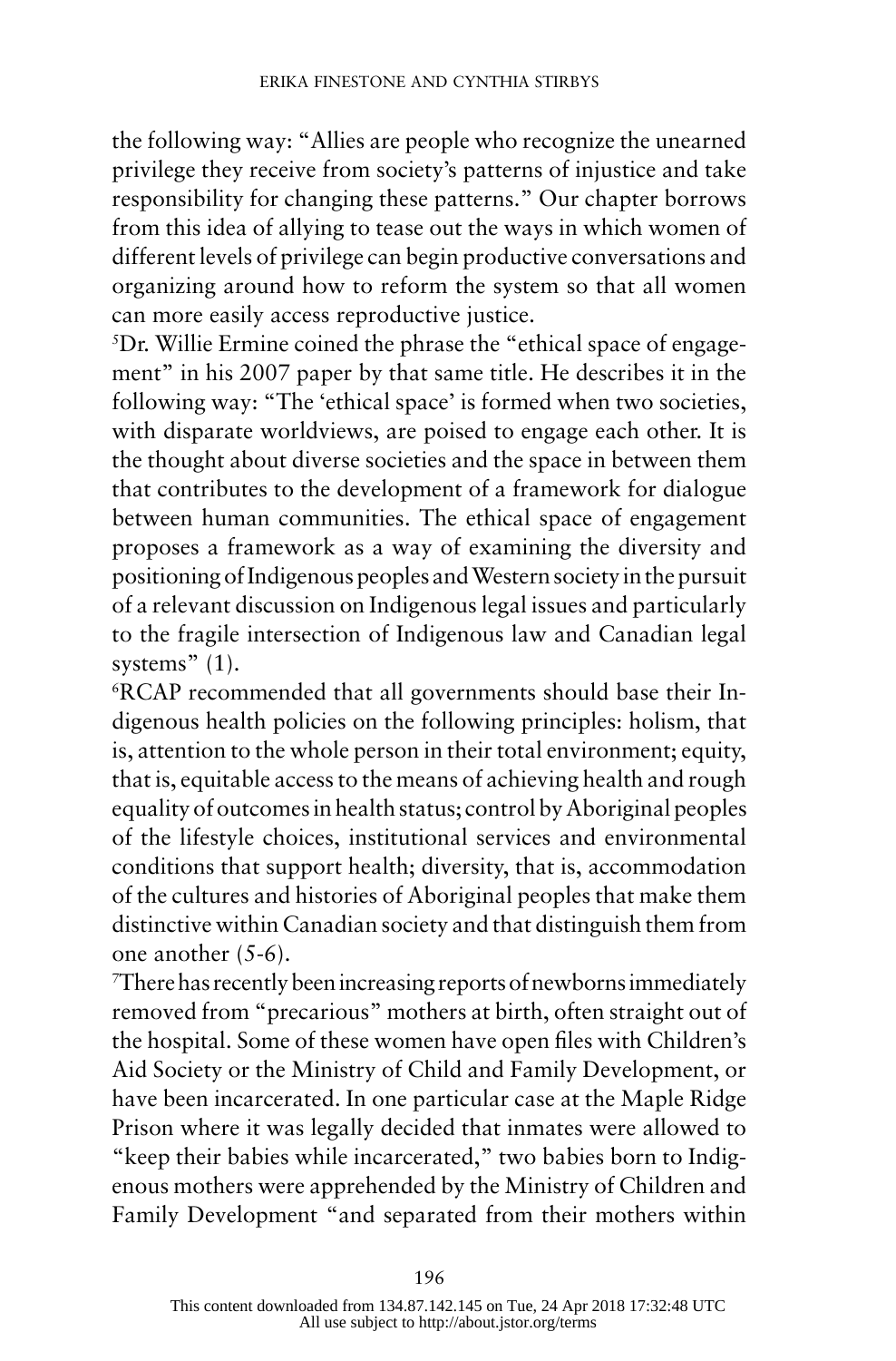hours of their birth" (Corbett). Although these women were taking part in a prison-based "prenatal education" program and "parenting programs" through a "mother-child unit" (Corbett), this training was disregarded. It was noted by Dr. Ruth Elwood Martin in personal correspondence with the prison administration that "these babies have irrevocably lost the opportunity to breastfeed and establish vital maternal-infant bonding, which research has demonstrated benefits infant development and adulthood health, and reduces recidivism for their mothers" (Corbett).

8 Dr. Stirbys originally adapted the Bronfenbrenner socioecological model shown here for the purpose of her master's research on the reclamation of Aboriginal midwifery practices in 2006 (Stirbys, "Without").

9 In our use of broad designations like "Western" versus "Indigenous," we mean to fulfill a specific goal of this chapter which is to begin a discussion of what makes Indigenous birth unique, especially in a settler context where dominant ideas around birth seem to disrupt Indigenous ontologies of kinship broadly and birth specifically. However, by doing so, we recognize the risk of reinforcing artificial dualities like the "West/Rest" divide that is, at times, used to further an imperialist agenda rather than disrupt it. For a more complete discussion of this topic see Chapter One of Michel-Rolph Trouillot's *Global Transformation: Anthropology and the Modern World.* <sup>10</sup>This mention of the dislocation of Indigenous women from

traditional territories is deliberately broad, referring to the many systematic and structural ways in which Indigenous women have been removed from their lands since European contact. Women have been dislocated in multiple violent ways: some have lost status through enfranchisement, or lost status and been forced off reserves as per Bill C-31. Some women were removed into Indian Hospitals (see Laurie Meijer Drees's book or Karen Tote's *An Act of Genocide*) land during residential schools. Today, many Indigenous girls are apprehended from their lands through the child welfare system. Many women are criminalized and institutionalized in federal prisons. There are countless ways in which Indigenous women are forcefully dislocated from land, and the subsequent limitations this places on Indigenous women's ability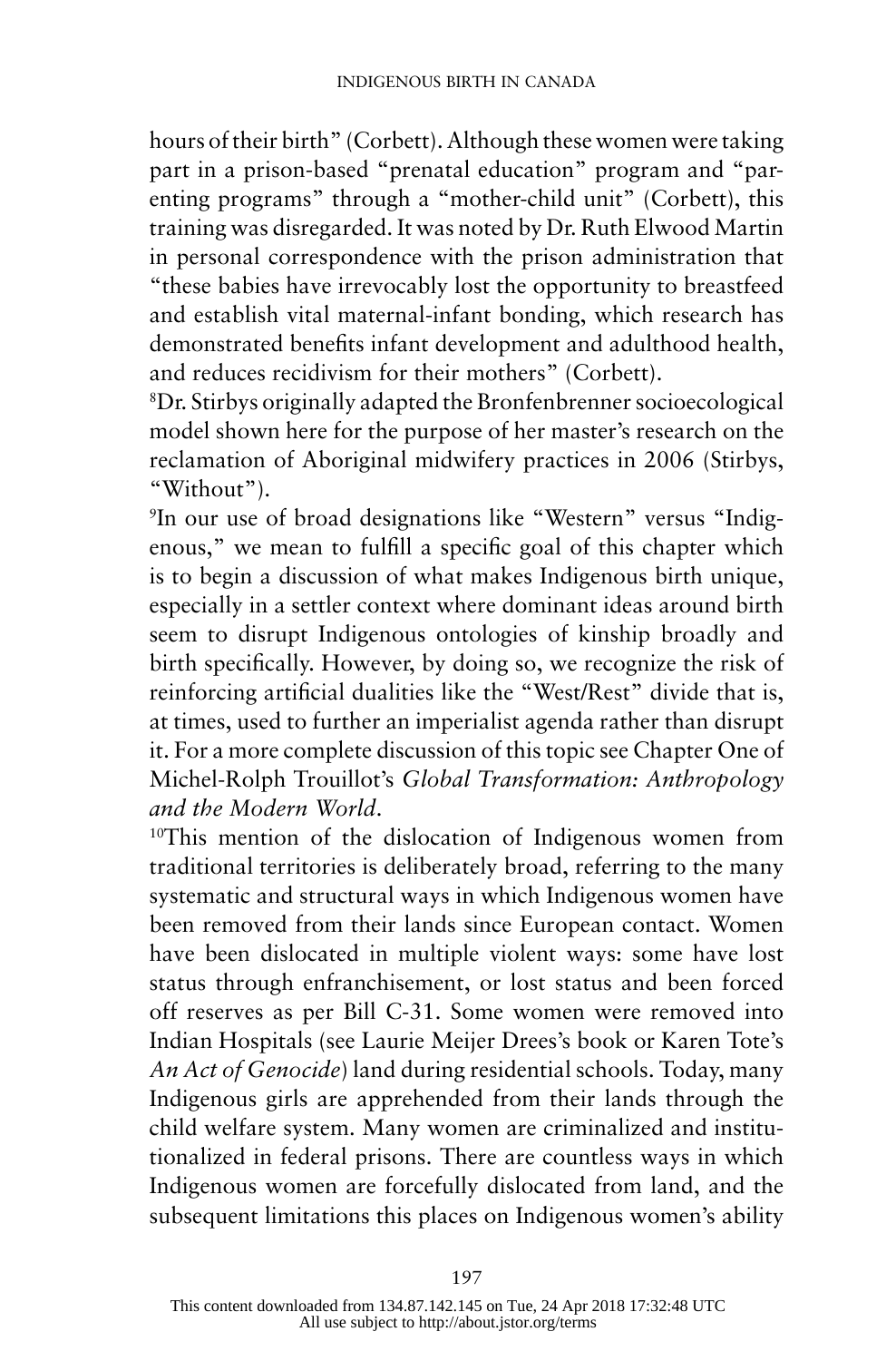to access culturally safe Indigenous birth methods should not be underestimated.

11Midwives work without any appropriate legislation in the Northwest Territories, Nunavut, Yukon, Prince Edward Island, New Brunswick, and Nova Scotia. Only three provinces have specific midwifery legislation: Quebec, Ontario, and Manitoba (NAHO, "Midwifery").

12A list of the twelve existing Indigenous birth clinics in Canada can be found on the National Aboriginal Council of Midwives (NACM) website at the following address: [http://aboriginalmid](http://www.aboriginalmidwives.ca/aboriginal-midwifery/practices-in-Canada)[wives.ca/aboriginal-midwifery/practices-in-Canada.](http://www.aboriginalmidwives.ca/aboriginal-midwifery/practices-in-Canada) It is worthwhile to note that in the case of British Columbia, although there are no stand-alone Aboriginal midwifery clinics, a Committee on Aboriginal Midwifery exists under the umbrella of the College of Midwives of BC.

<sup>13</sup>The term "obstetric violence" has been recently employed by scholars across disciplines to describe the violence experienced by women during the birth cycle, which could include one or all of the following: physical violence (for instance, a woman being drugged and restrained in order for a doctor to perform a Caesarean section without her consent); psychological violence (as in, if a woman is coerced into birth plans they are uncomfortable with); or emotional violence (for example, being shamed by medical practitioners and called "bad mothers" due to suspicions of continued substance-use during pregnancy, leaving their newborn at risk of apprehension by the ministry). For a more thorough description of some of the potential cases of obstetric violence experienced by women see Dixon's article "Obstetrics in a Time of Violence"; Berry's *Unsafe Motherhood*, or D'Greggario's "Obstetric Violence."

1 4 In the book *Molded in the Image of Changing Woman: Navajo Views on the Human Body and Personhood*, Maureen Trudelle Schwarz focuses specifically on the profound spiritual importance invested in human substance (hair, saliva, fluids, blood, milk, etc.) and how these substances create and maintain a sense of Navajo personhood. It has helped our understanding of Leanne Simpson's explanation of the importance of transferring breast milk from the mother's body to the newborn's body. She explains the Maussian theory of "synecdoche" to describe this process: "the principle of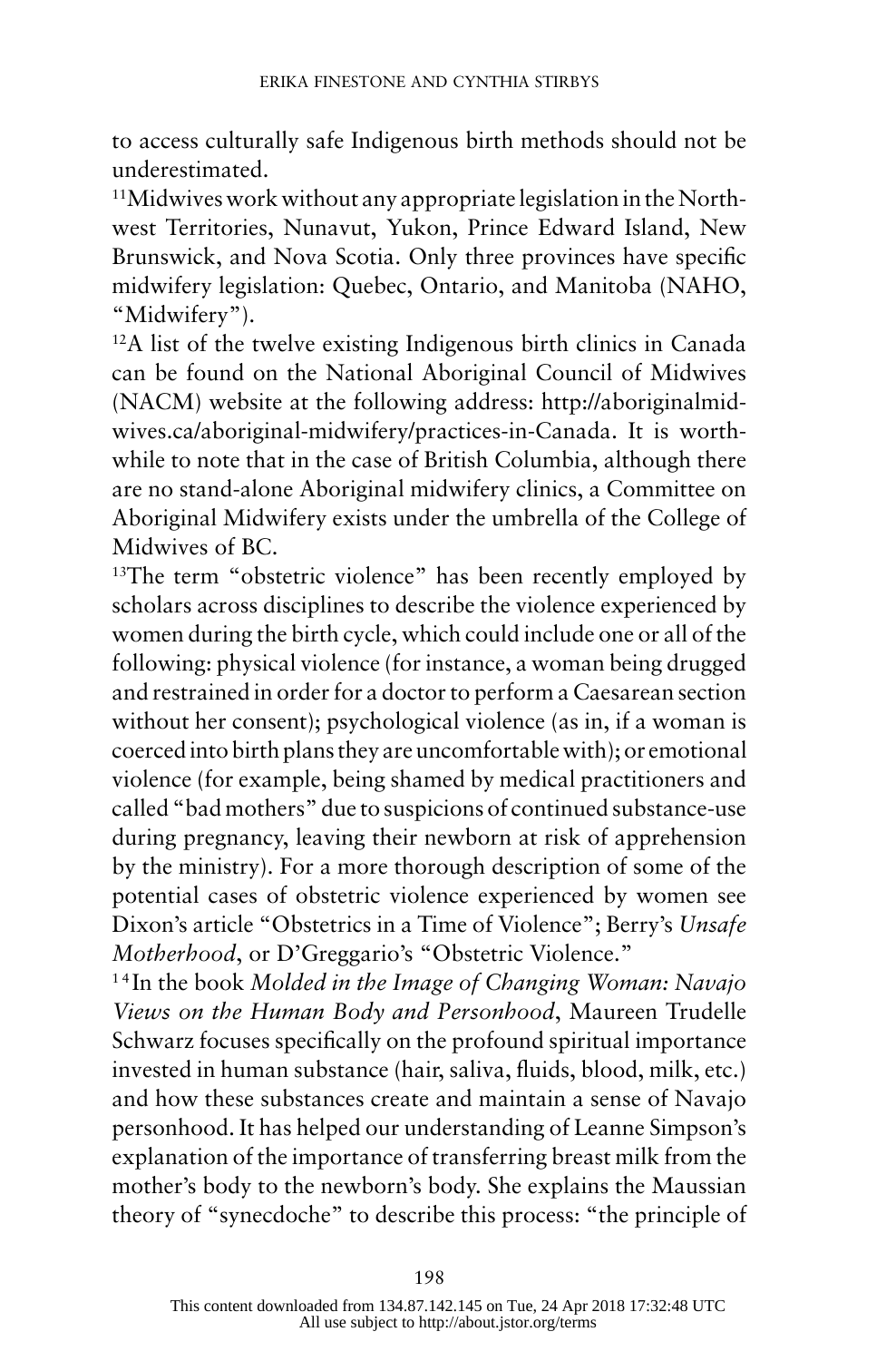synecdoche holds that people, objects, and other entities that have contact may influence each other through the transfer of some of all of their properties. The part stands for the whole" (5).

15Dr. Audra Simpson powerfully spoke these words in her January 2015 colloquium presentation at the University of Toronto.

<sup>16</sup>The idea of "radical love" has been explored by many different authors, but most likely has its roots in queer-feminist theory and critical theology.

#### **wORKS CITED**

Anderson, Kim. *Life Stages and Native Women: Memory, Teachings, and Story Medicine*. University of Manitoba Press, 2011.

Berry, Nicole S. *Unsafe Motherhood: Mayan Maternal Mortality and Subjectivity in Post-War Guatemala*. Berghahn Books, 2013.

- Bishop, Anne. *Becoming an Ally: Breaking the Cycle of Oppressing in People*. 3rd ed. Fernwood, 2015.
- Bourgeault, Ivy Lynn, et al. *Reconceiving Midwifery*, edited by Ivy Lynn Bourgeault et al., McGill-Queen's University Press, 2004, pp. 3-13.
- Bronfenbrenner, U. "Ecology of the Family as a Context for Human Development: Research Perspectives." *Developmental Psychology*, vol. 22, no. 6, 1986, pp. 723-43.

Bronfenbrenner, U., and A. Crouter, "The Evolution of Environmental Models in Development Research." *Handbook of Child PsychologyHistory, Theory, and Methods*, 4th ed., edited by P.H. Mussen and W. Kessen, Wiley, 1983, pp. 357-414.

- Canada and Royal Commission on Aboriginal Peoples. *Report of the Royal Commission on Aboriginal Peoples* (RCAP). Royal Commission on Aboriginal Peoples, 1996.
- Canada. *The Truth and Reconciliation Commission of Canada (TRC). Honouring the Truth, Reconciling for the Future: Summary of the Final Report of the Truth and Reconciliation*. Commission of Canada. 2015.
- Cook, Katsi. (Mohawk). "The Women's Dance Reclaiming Our Powers [Creation Story]." *New Voices of the Longhouse*, edited by Joseph Bruchach. Greenfield Press, 1989, pp. 79-81.

Corea, Gena. "Reproductive Control: The War Against the Womb",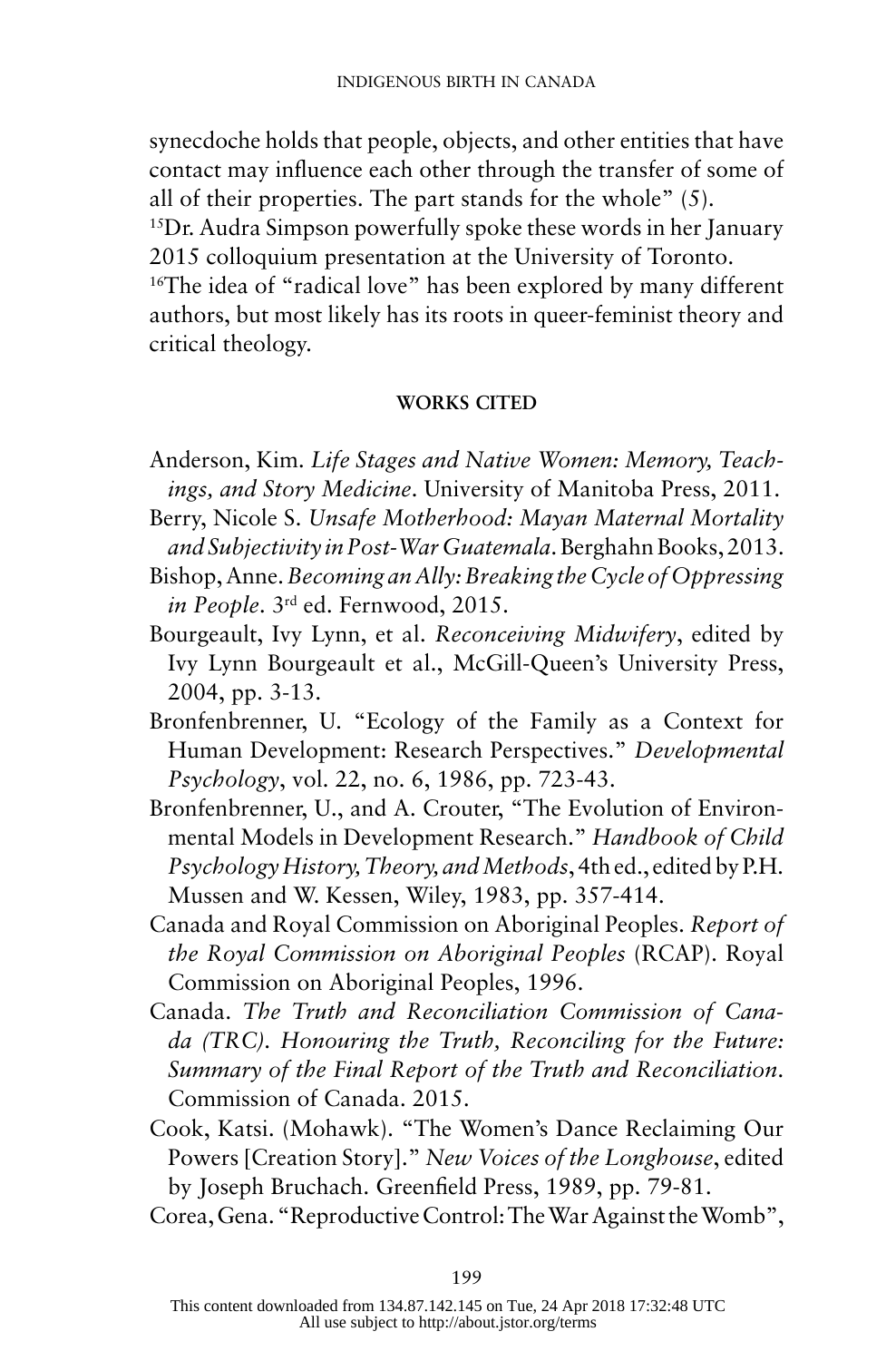*The Mother Machine: Reproductive Technologies from Artificial Insemination to Artificial Wombs.* 2nd. Harper and Collins. 1985.

- Corbett, Neil. "Babies Taken from Moms at Maple Ridge Prison." Maple Ridge-Pitt Meadow News, 15 Sept. 2015, [www.](http://www.mapleridgenews.com/news/babies-taken-from-moms-at-maple-ridge-prison/) [mapleridgenews.com/news/babies-taken-from-moms-at-maple](http://www.mapleridgenews.com/news/babies-taken-from-moms-at-maple-ridge-prison/)[ridge-prison/.](http://www.mapleridgenews.com/news/babies-taken-from-moms-at-maple-ridge-prison/) Accessed 7 Sept. 2017.
- Couchie, C., and H. Nabigon. "Aboriginal Midwives Make a Difference?" *The New Midwifery: Reflections on Renaissance and Regulation*, edited F. Shroff, Women's Press, 1997, pp. 41-50.
- Corntassel, Jeff. "Re-Envisioning Resurgence: Indigenous Pathways to Decolonization and Sustainable Self-Determination." *Decolonization: Indigeneity, Education & Society*, vol. 1, no. 1, 2012, pp. 86-101.
- Corntassel, Jeff, et al., editors. *Everyday Acts of Resurgence: People, Places, Practices*. Daykeeper Press, 2017.
- Coulthard, Glen. "Subjects of Empire: Indigenous Peoples and the 'Politics of Recognition' in Canada." *Contemporary Political Theory*, vol. 6, no. 4, 2007, pp. 437-60.
- Cruikshank, Julie. *The Social Life of Stories: Narrative and Knowledge in the Yukon Territory*. University of Nebraska Press. 1998.
- Daviss, Betty-Anne. "Heeding the Warnings from the Canary, the Whale, and the Inuit: A Framework for Analyzing Competing Types of Knowledge about Childbirth." *Childbirth and Authoritative Knowledge, Cross-Cultural Perspectives*, edited by R.E. Davis-Floyd and C.F. Sargent, University of California Press, 1997, pp. 442-73.
- de Finney, Sandrina and Lara di Tomasso. "Editorial: Special Issue on Custom Adoptions." *First Peoples Child and Family Review*, vol. 10, no 1, 2015, pp. 19-38.
- D'Gregorio, Rogelio Pérez. "Obstetric Violence: A New Legal Term Introduced in Venezuela." *International Journal of Gynecology and Obstetrics*, vol. 111, no. 3, 2010, pp. 201-02.
- Dixon, Lydia Zacher. "Obstetrics in a Time of Violence: Mexican Midwives Critique Routine Hospital Practices." *Medical Anthropology Quarterly*, vol. no. 2014, pp. 437-54.
- Ehrenreich, Barbaram, and Deirdre English. *Witches, Midwives, and Nurses: A History of Women Healers*. The Feminist Press. 1973.
- Emberley, Julia. *Defamiliarizing the Aboriginal: Cultural Practices*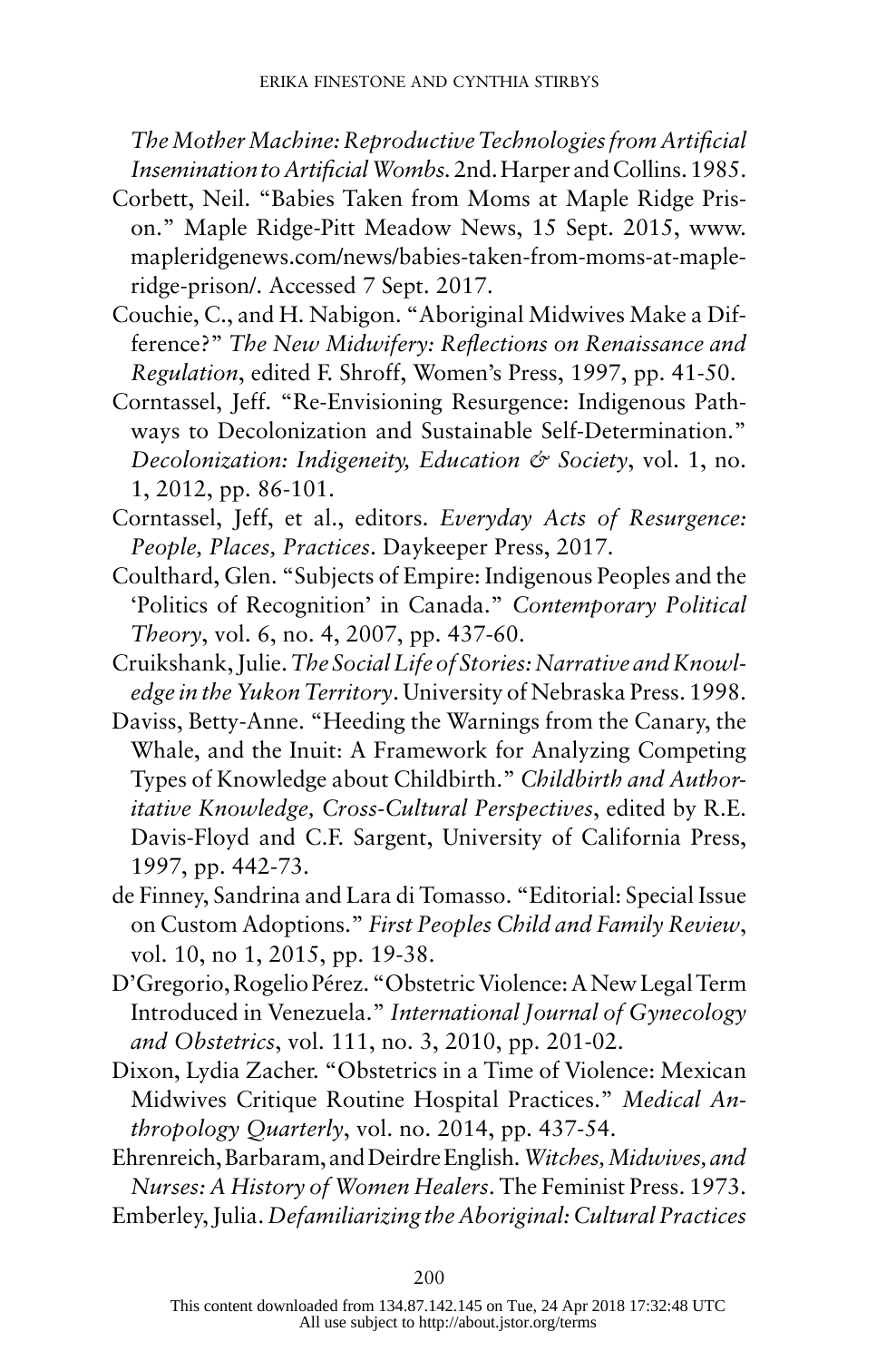*and Decolonization in Canada*. University of Toronto Press, 2007.

- First Nations Inuit Health Branch. "Returning Safe Birthing Closer to Communities: A FNIHB Workplan for Collaboration with Provinces and Territories." Health Canada, December 2005.
- Fordyce, Lauren, and Aminata Maraësa. *Risk, Reproduction, and Narratives of Experience*. Vanderbilt University Press, 2012.
- Gurr, Barbara A. *Reproductive Justice: The Politics of Health Care for Native American Women*. Rutgers, 2015.
- Hoover, Elizabeth, et al. "Indigenous Peoples of North America: Environmental Exposures and Reproductive Justice." *Environmental Health Perspectives*, vol.120, no.12, 2012, pp. 1645-49.
- Meijer Drees, Laurie. *Healing Histories: Stories from Canada's Indian Hospitals*. The University of Alberta Press, 2013.
- Midwives of Sudbury. [midwivesofsudbury.ca/](http://midwivesofsudbury.ca/). Accessed 15 Aug. 2016.
- National Aboriginal Health Organization (NAHO). "Celebrating Birth: Aboriginal Midwifery in Canada." National Aboriginal Health Organization*.* 2008.
- National Aboriginal Health Organization (NAHO). "Midwifery and Aboriginal Midwifery." National Aboriginal Health Organization*.* 2004.
- Olson, Rachel. "Restoring the Connection: Aboriginal Midwifery and Relocation for Childbirth in First Nations Communities in Canada." *The Cultural Politics of Reproduction: Migration, Health and Family Making*, edited by Maya Unnithan-Kumar and Sunil K. Khanna, Berghahn Books, 2015, pp. 169-189.
- Patel, S. and I. Al-Jazairi. "Colonized Wombs." *The New Midwifery: Reflections on Renaissance and Regulation*, edited by F. Shroff, Women's Press, 1997, pp. 51-81.
- Povinelli, Elizabeth. *The Cunning of Recognition: Indigenous Alterities and the Making of Australian Multiculturalism*. Duke University Press. 2002.
- Ross, Rupert.*Dancing with a Ghost: Exploring Aboriginal Reality*. Penguin Canada. 2006.
- Schwarz, Maureen T. *Molded in the Image of Changing Woman: Navajo Views on the Human Body and Personhood*. University of Arizona Press, 1997.
- Simpson, Leanne. *Dancing On Our Turtle's Back: Stories of Nish-*